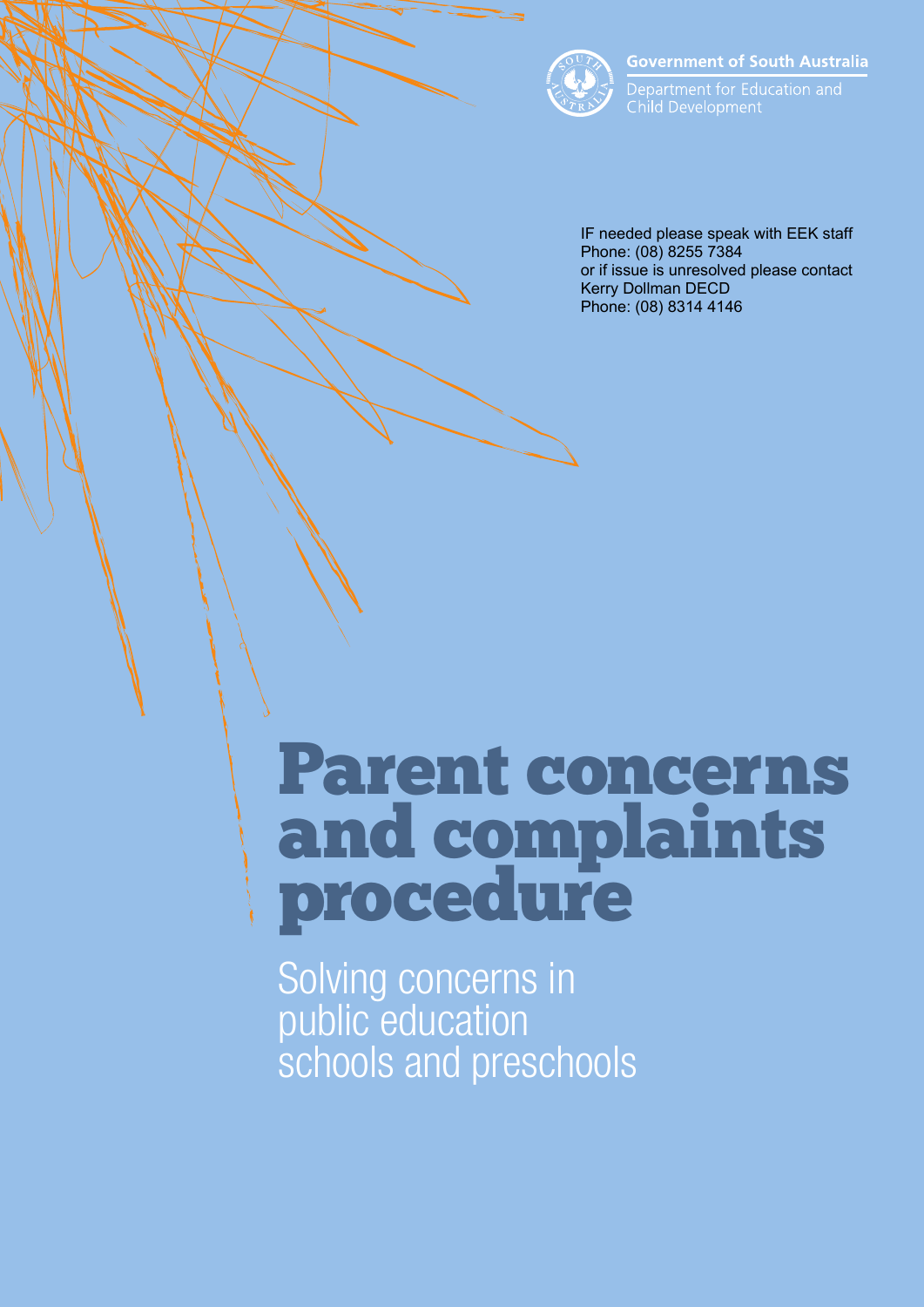# <span id="page-1-0"></span>**Contents**

| 1.       |      |                          |                                                                      |  |  |  |
|----------|------|--------------------------|----------------------------------------------------------------------|--|--|--|
| 2.       |      |                          |                                                                      |  |  |  |
| 3.       |      |                          |                                                                      |  |  |  |
| 4.       |      |                          |                                                                      |  |  |  |
| 5.<br>6. |      |                          |                                                                      |  |  |  |
| 7.       |      |                          |                                                                      |  |  |  |
| 8.       |      |                          |                                                                      |  |  |  |
|          | 8.1  |                          |                                                                      |  |  |  |
|          | 8.2  |                          |                                                                      |  |  |  |
|          | 8.3  |                          |                                                                      |  |  |  |
|          |      |                          |                                                                      |  |  |  |
|          | 8.4  |                          |                                                                      |  |  |  |
|          |      |                          |                                                                      |  |  |  |
|          |      |                          |                                                                      |  |  |  |
|          | 8.5  |                          |                                                                      |  |  |  |
|          | 8.6  |                          |                                                                      |  |  |  |
| 9.       |      |                          |                                                                      |  |  |  |
|          | 9.1  |                          |                                                                      |  |  |  |
|          | 9.2  |                          |                                                                      |  |  |  |
| 10.      |      |                          |                                                                      |  |  |  |
|          | 10.1 |                          |                                                                      |  |  |  |
|          | 10.2 |                          |                                                                      |  |  |  |
|          |      | 10.2.1                   |                                                                      |  |  |  |
|          |      | 10.2.3                   |                                                                      |  |  |  |
|          | 10.3 |                          |                                                                      |  |  |  |
| 11.      |      |                          |                                                                      |  |  |  |
|          | 11.1 |                          |                                                                      |  |  |  |
|          | 11.2 |                          |                                                                      |  |  |  |
|          | 11.3 |                          | Assessment and review of a complaint by the Parent Complaint Unit 17 |  |  |  |
|          |      | 11.3.1                   |                                                                      |  |  |  |
|          |      | 11.3.2                   |                                                                      |  |  |  |
|          |      | 11 $\ddot{3}$ $\ddot{3}$ | Decisions                                                            |  |  |  |
| 12.      |      |                          |                                                                      |  |  |  |
|          |      |                          |                                                                      |  |  |  |
| 13.      |      |                          |                                                                      |  |  |  |
|          | 13.1 |                          |                                                                      |  |  |  |
|          | 13.2 |                          |                                                                      |  |  |  |
| 14.      |      |                          |                                                                      |  |  |  |
| 15.      |      |                          |                                                                      |  |  |  |
| 16.      |      |                          |                                                                      |  |  |  |
| 17.      |      |                          |                                                                      |  |  |  |
| 18.      |      |                          |                                                                      |  |  |  |
| 19.      |      |                          |                                                                      |  |  |  |
| 20.      |      |                          |                                                                      |  |  |  |
| 20.      |      |                          |                                                                      |  |  |  |

DECD Parent concerns and complaint procedure March 2012 © Department for Education and Child Development

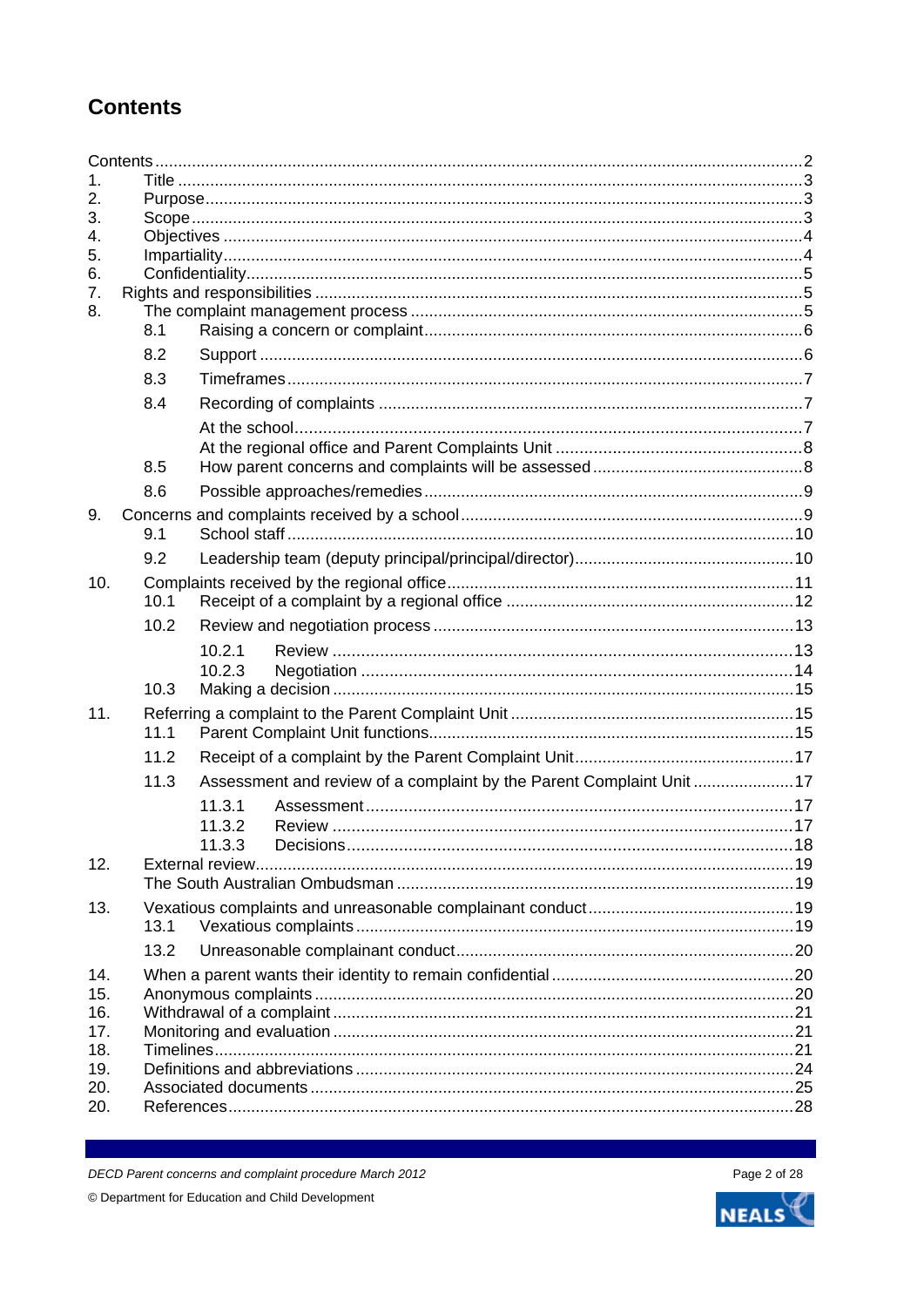# <span id="page-2-0"></span>**1. Title**

Parent concerns and complaints procedure

# <span id="page-2-1"></span>**2. Purpose**

For the purpose of this procedure the following definitions apply:

- 'School' refers to DECD preschools, schools, and other educational sites and settings.
- 'Parent' includes a guardian and every person who has parental responsibility for the child including parental responsibility under the *Commonwealth Family Law Act 1975* and any person with whom a child normally or regularly resides. These procedures may also apply to student complaints.
- A 'concern' is an issue of interest (because of its importance and effect) which is raised informally in order to improve or change a situation.
- A 'complaint' is an expression of grievance or resentment where the parent is seeking redress or justice.

These procedures detail the DECD processes for addressing school-related concerns or complaints, including, how to make a complaint, how complaints will be managed by the department and how the people involved will be supported.

These procedures are based on the Australian Standard – 'Customer Satisfaction – Guidelines for Complaints Handling in Organisations (ISO 10002:2006, MOD) and the expectations of all parties involved in parent complaint management as specified in the *Parental concerns and complaints* policy.

# <span id="page-2-2"></span>**3. Scope**

These procedures apply to parent concerns and complaints in relation to government schools. These procedures do not apply to matters where there are legislated requirements or existing policies and processes of appeal, such as:

- appeals relating to student suspension and expulsion
- complaints made under the *Education and Early Childhood Services (Registration and Standards) Act 2011* that are within the scope of the Education and Early Childhood Services Registration and Standards Board
- concerns and allegations of misconduct by staff, volunteers and service providers at government schools and preschools (criminal matters, child protection, corruption etc)
- employee disputes and grievances (employees should refer to HR17 *Complaint resolution for employees 2000* for these types of complaints)
- mandatory reporting responsibilities
- some occupational health, safety and welfare related issues
- health support planning
- governing council members, decisions and functions (ie, uniforms, OSHC, canteen operations).

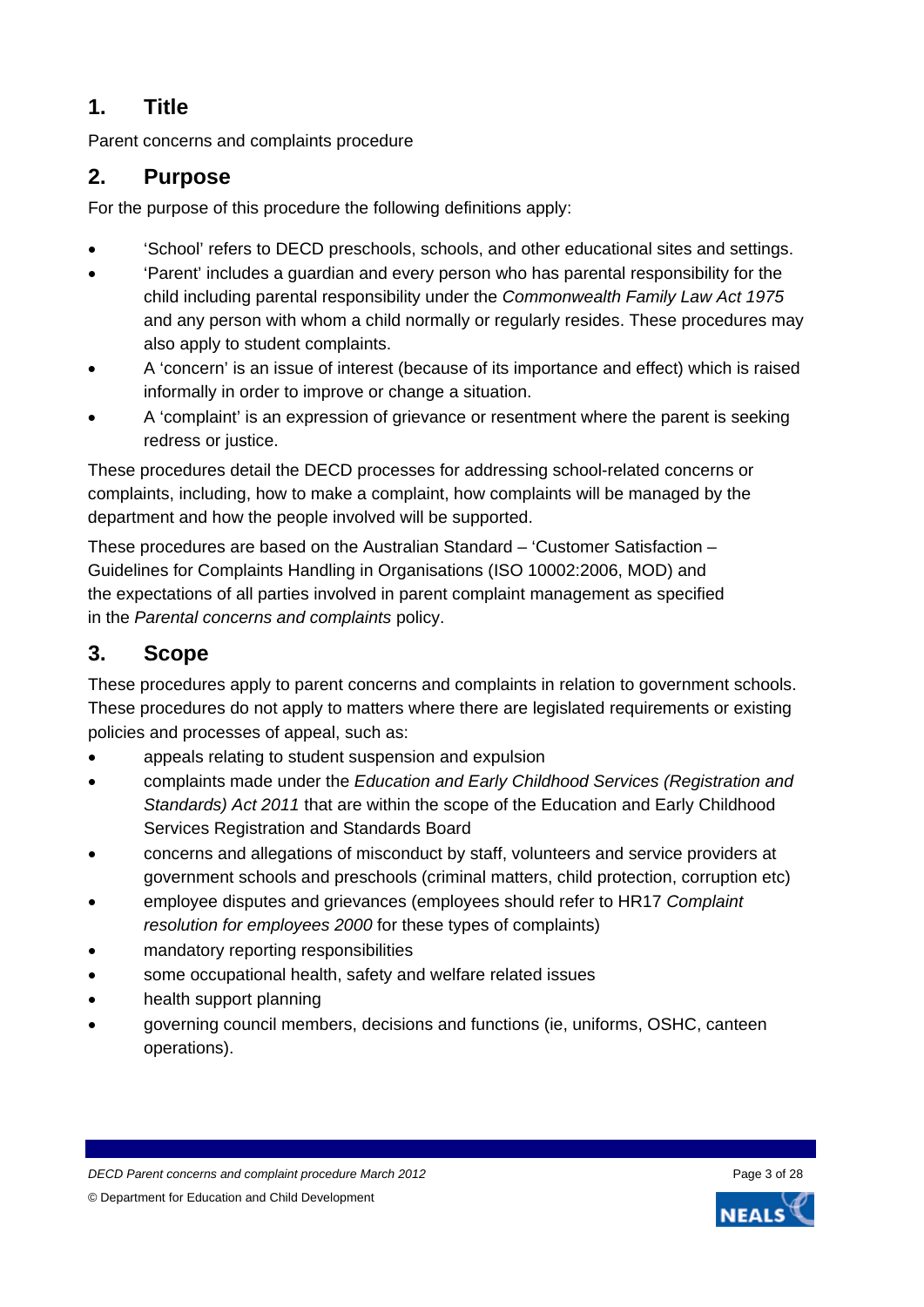Where it becomes apparent that the issue relates to any of these matters the appropriate procedures will be applied.

Complaints against governing councils are to be referred to the regional director or assistant regional director with responsibility for the site. The regional director will then determine what advice or action is required.

# <span id="page-3-0"></span>**4. Objectives**

The objectives of these procedures are to:

- provide clear, transparent and responsive complaint management processes, that assist parents to make a complaint when dissatisfied with the level or quality of educational services provided by the department
- ensure that parent complaints are resolved in a consistent, systematic, impartial, fair and timely manner, to the satisfaction of all parties
- encourage, wherever possible, the resolution of complaints at the school level
- ensure parent complaint management processes are fair, non-adversarial, easily accessible and simple to understand and use
- ensure that parent complaints are acknowledged and addressed promptly within agreed timelines
- ensure that parent complaints management processes reflect, from beginning to end, procedural fairness
- provide parents with appropriate avenues of redress, where necessary
- provide an opportunity for an independent and impartial review of a parent complaint management process to occur, where necessary.

# <span id="page-3-1"></span>**5. Impartiality**

The department considers impartial investigation to be vital to the credibility and success of its parent complaint management system. All complaints will be considered on their merits and without prejudice arising from any previous contact between the complainant and the department.

Complaints received by the Parent Complaint Unit will be fully and objectively evaluated based on the facts or evidence provided in support of a complaint. Evidence provided by DECD staff will not be given added weight or be presumed to be correct. If one version of events is preferred over another, an explanation as to the reasoning for this will be provided.

DECD staff must disclose to their line managers any matters that might affect, or could be seen to affect, their management of the complaint.

Complainants will not victimised or suffer negative treatment because they have made a complaint.

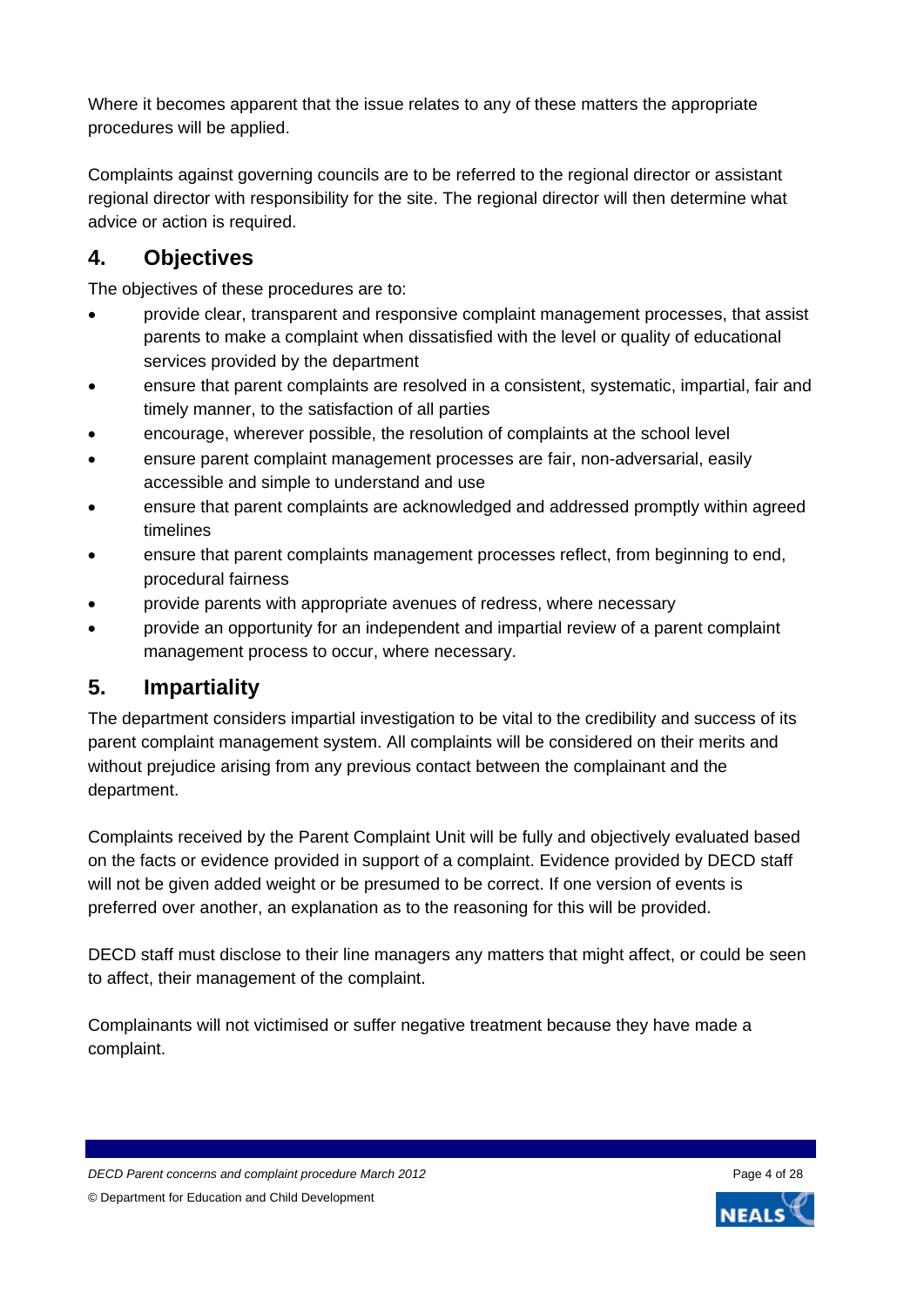# <span id="page-4-0"></span>**6. Confidentiality**

The aim of the Parent Complaint Policy is to ensure positive relationships between parents, schools and children are maintained.

Observing confidentiality helps to ensure the protection of the rights of everyone by limiting knowledge of the details of the complaint to those who will work together for a resolution. In addition, it helps to limit damage to any existing trust between the parties, thereby facilitating resolution. By preserving confidentiality there will be greater chance of a positive resolution as everyone will have greater confidence in each other when involved in the complaint resolution process.

Confidentiality should be adhered to throughout the complaint resolution process. Confidentiality in the complaint resolution process means that a complaint should only be discussed with those people directly involved in the complaint or resolution process.

Everyone involved in a complaint however is entitled to advice and support. This may involve confiding in a partner or spouse, a close friend or the staff of the Parent Complaint Unit and for staff it also includes a senior departmental officer. It is expected these people will also maintain confidentiality. See 8.2.

# <span id="page-4-1"></span>**7. Rights and responsibilities**

Parents lodging a concern or complaint with DECD can expect to:

- be treated with respect, courtesy and consideration
- have their complaint dealt with in an efficient and timely manner
- have access to appropriate and easily understandable information regarding the complaints management process
- have personal information treated as confidential
- have their complaint considered impartially and in accordance with due process and principles of natural justice.

In return DECD requests that parents making a complaint will:

- treat all parties with respect and courtesy and maintain confidentiality
- raise the concern or complaint as soon as possible after the issue has arisen
- provide complete and factual information about the concern or complaint
- ask for assistance or further information as needed
- act in good faith to achieve an outcome acceptable to all parties
- have realistic and reasonable expectations about what course of action is required.

# <span id="page-4-2"></span>**8. The complaint management process**

A concern or a complaint may be made by a parent in relation to the type, level or quality of DECD services, the behaviour and decisions of department staff or policy, procedures and practices.

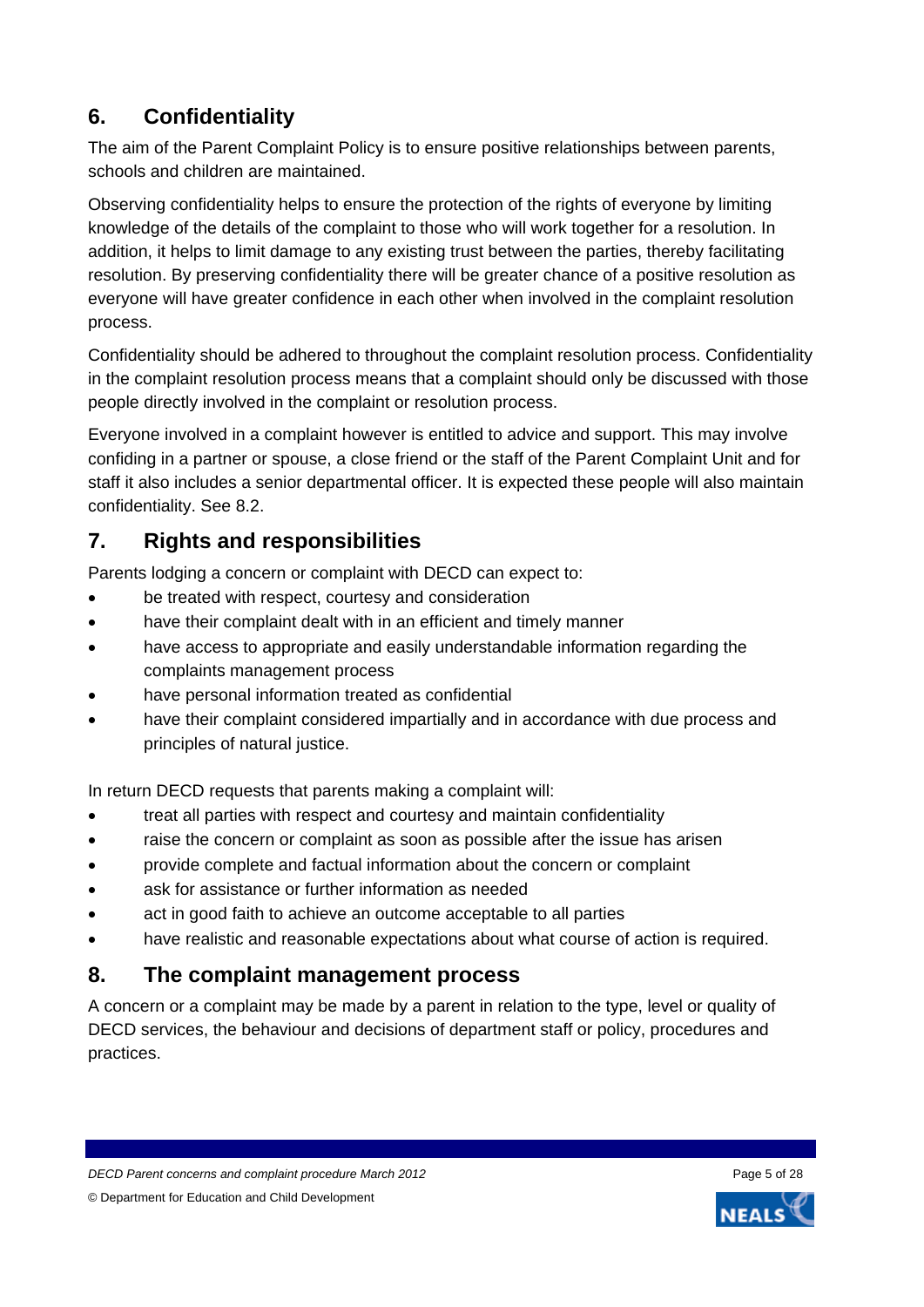All schools must have an accessible and up-to-date school parent complaint policy and procedure, which reflects the requirements of the *Parent complaints* policy and these procedures. The school's parent complaint policy and procedure must be developed or, if already in place, reviewed every two years in consultation with the school community, endorsed by the governing council and published on the school website. This information should include:

- guiding school principles/values that relate to parent complaint resolution
- concerns and complaints covered
- ownership and scope of the policy and procedures (who is covered by the policy and procedures and how the school community will be consulted in relation to their development/review)
- how complaints can be made
- expectations of all parties involved in parent complaint management
- contact details of who complaints can be made to
- support available to parents, including:
	- o the free-call parent support phone number
	- o the right of parents to involve a support person in meetings about the complaint
- the processes of making a complaint, including:
	- o links to the overarching DECD policy, procedures and guides
- information about when complaints can be referred to the regional office or corporate office
- contact details for the regional office.

#### <span id="page-5-0"></span>**8.1 Raising a concern or complaint**

A parent may raise a concern or complaint verbally or in writing. Parents can call the DECD Parent Complaint Unit hotline at any stage on 1800 677 435 for information, advice and support.

Parents may be asked to put the complaint in writing or to sign a written summary prepared by the principal, regional director or a Parent Complaint Unit staff member. Alternatively parents may choose to utilise a parent complaints form that can be forwarded to the principal or the regional director.

#### <span id="page-5-1"></span>**8.2 Support**

Parties involved in a complaint can expect that they will be supported by the department throughout the complaint management process (from the making of a complaint right through to being advised of the outcome of their complaint).

All parties involved in a complaint management process can bring a support person to any of the meetings held in relation to the complaint. The role of the support person is to provide advice and support during the process and not to answer questions or speak on behalf of any of the parties or interfere with the discussion. If at any point during the complaint management process a party engages legal representation then the process will be referred to the department's Legislation and Legal Services Unit.

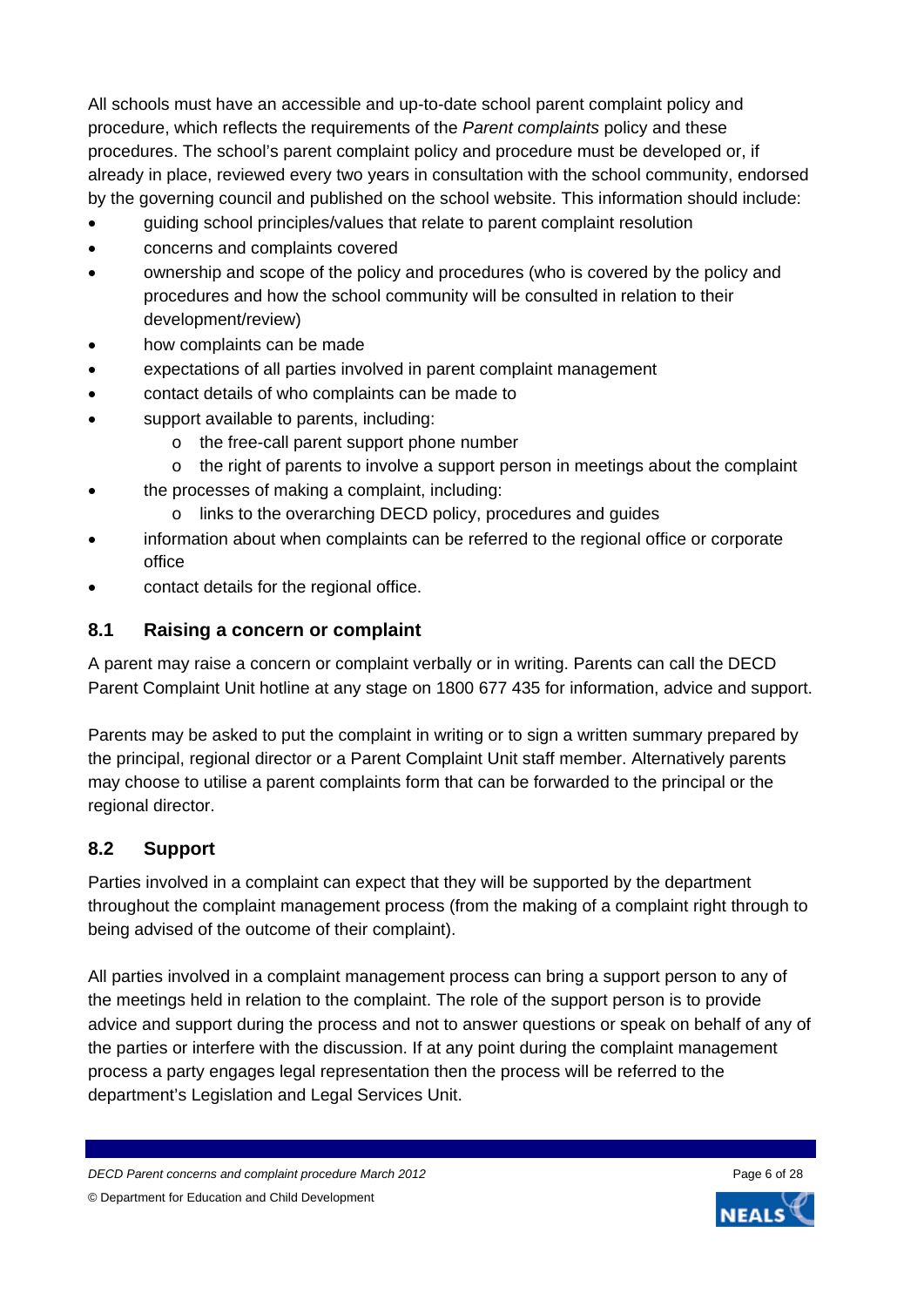### <span id="page-6-0"></span>**8.3 Timeframes**

The timeframes referred to in these procedures are indicative (i.e. as soon as reasonably possible), to guide timely action. The time taken to review the complaint will vary due to a range of factors, including:

- range and complexity of the complaint
- emergence of other unexpected additional issues as a result of the review
- need for further inquiries to be made and the number of people involved
- need to refer the matter (or parts thereof) to other areas within or external to DECD
- school holidays/school closures.

If, at any stage of the complaint management process, there is to be a delay and a longer timeframe is required, then the staff member managing the complaint is responsible for notifying the parent of the reasons for the delay and the likely timeframe within which the matter will be concluded.

#### <span id="page-6-1"></span>**8.4 Recording of complaints**

#### <span id="page-6-2"></span>**At the school**

Each school must have a process for effectively and appropriately documenting parent complaints and the action taken to resolve the complaint (for further information refer to the *Responding to concerns and complaints from parents and caregivers - Information Guide 12: Record keeping*).

In instances when the complaint is easily resolved over the phone or by front line staff then recording of the issue may not be required. Schools may, however, wish to record a brief note of these issues and the resolution in order to monitor all parent concerns and complaints to identify common or reoccurring issues requiring attention.

Schools may acknowledge the complaint in the form it was made (ie, phone call is acknowledged with a return phone call) and/or use a standard parent complaint form that staff can fill in at the end of a meeting or telephone call with a parent. This will help to ensure that the parent and the school have the same understanding of what was discussed and agreed. Brief notes of meetings and telephone calls may need to be kept (depending on the nature of the concern or complaint) along with copies of any written information provided by the parent.

Key pieces of information to record are:

- the contact details of the parent
- the way the complaint was communicated to the school (i.e. verbally, over the phone, email, letter etc)
- the nature of the complaint and the requested remedy
- the staff member responsible for managing the complaint
- practices or procedures relevant to the complaint

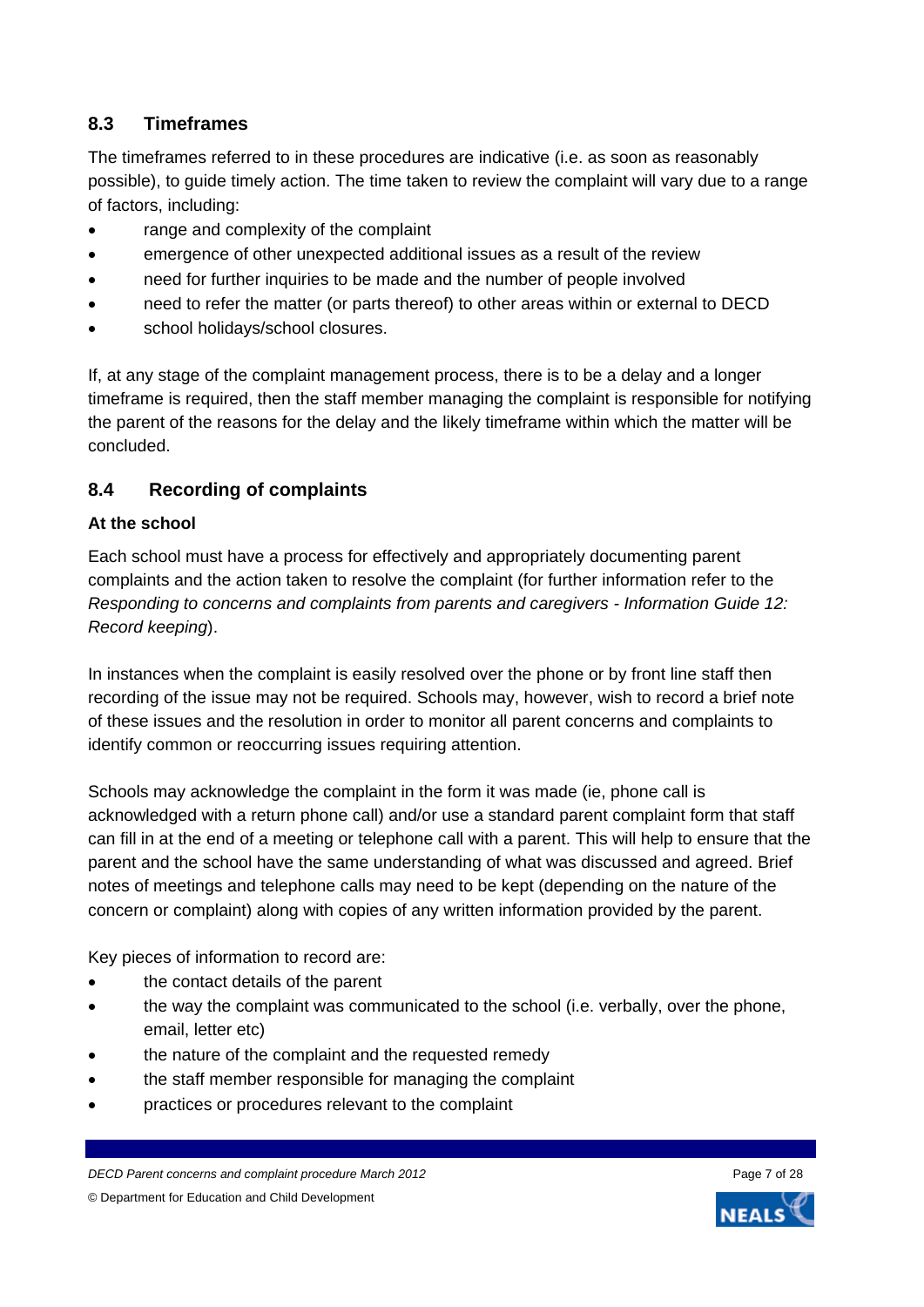- actions taken, time taken and outcome
- recommendations for improvements to school policy, procedures or practices
- potential improvements that could be made to school policy, procedures or practices that would resolve the parent's complaint and prevent a reoccurrence of similar complaints.

#### <span id="page-7-0"></span>**At the regional office and Parent Complaints Unit**

Regional offices must have a process for effectively and appropriately documenting parent complaints. This process must enable clear tracking of parent complaints and the identification and analysis of trends/issues to drive system improvement.

Where appropriate (depending on the nature of the concern or complaint), a confidential record is to be kept of parent complaints received by the regional office. This record must include the written complaint (or notes taken from a verbal account), any relevant supporting information provided by the parent or the school (copies of school records kept in relation to the complaint). This is to be a complete record of the action taken in relation to the complaint, which documents every step taken, including dates, discussions, phone calls, interviews, decisions, conclusions drawn and copies of correspondence. This information is to be stored securely, to ensure confidentiality and the prevention of unauthorised access. When a complaint is referred to the Parent Complaint Unit a copy of this information is to be forwarded to the Parent Complaint Unit. Upon receipt of a parent complaint, the Parent Complaint Unit will create a confidential file to ensure that documentation of the complaint continues until it is concluded.

### <span id="page-7-1"></span>**8.5 How parent concerns and complaints will be assessed**

A number of key questions will be taken into consideration by DECD staff when assessing a parent concern or complaint:

- What has happened to date and who has been involved?
- What is the nature of the complaint and what aspects remain unresolved?
- Does the parent need to be contacted to clarify the information received in relation to the complaint?
- Does the complaint need to be referred elsewhere for action (ie, the principal/director, regional office or Parent Complaint Unit)?
- Is it more appropriate that the complaint is dealt with under specific legislative provisions or another existing policy or procedure?
- What are the parent's expectations in relation to possible outcomes? Can this be achieved quickly and effectively?
- Is the complaint vexatious or unsubstantiated?
- Has a serious or significant injustice been alleged or is apparent?

If any action has been taken to resolve the concern or complaint was it:

- reasonable and just?
- non-discriminatory?
- based on a clear understanding of the concern or complaint and/or appropriate application of a policy or procedure?

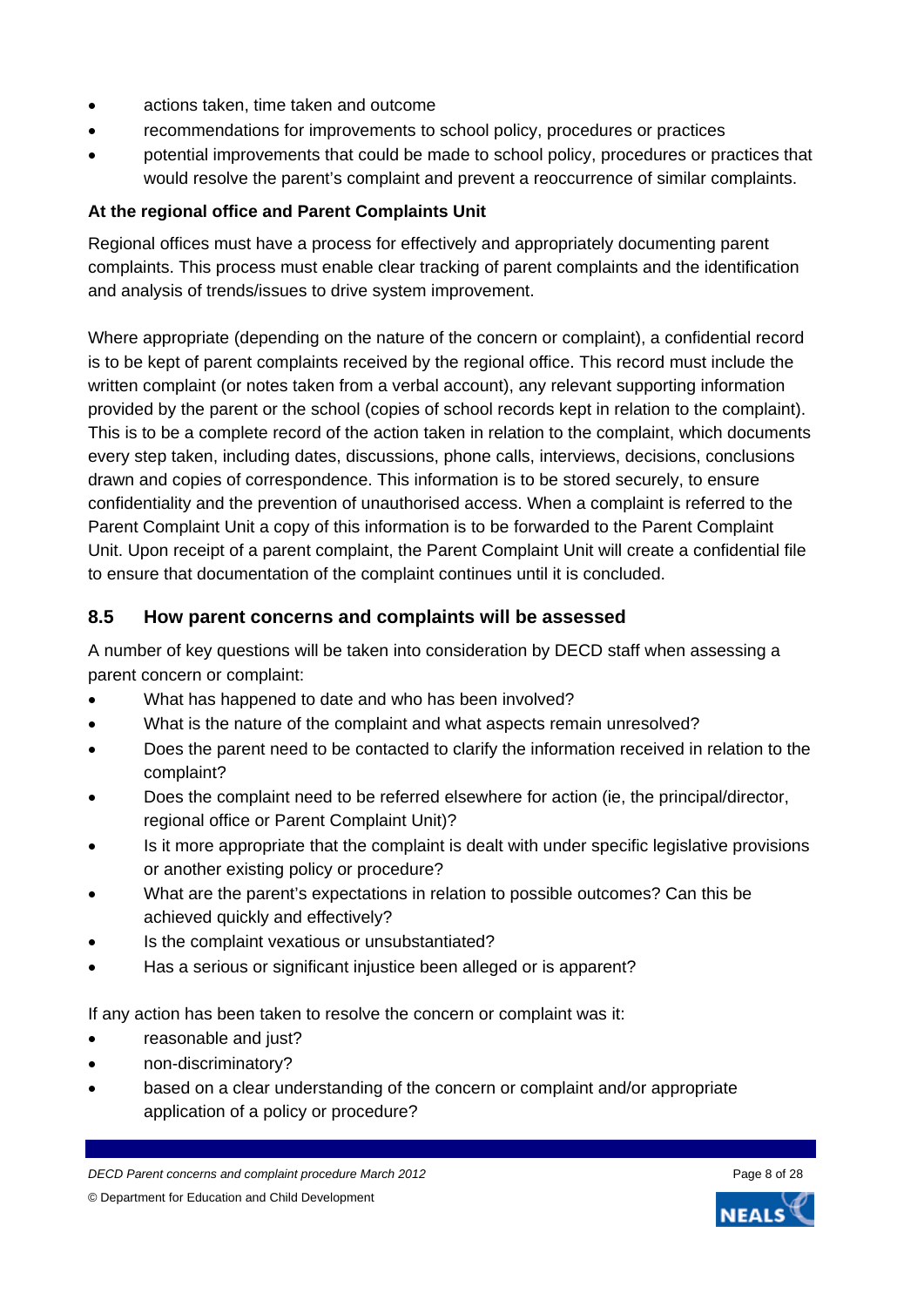- based on/with regard to relevant grounds or considerations?
- unbiased?
- **a** lawful?
- flexible, a good choice and complete?
- timely?

Are the parties involved agreeable to reaching resolution of the complaint?

#### <span id="page-8-0"></span>**8.6 Possible approaches/remedies**

The approach taken to resolve a parent's concern or complaint may include:

- an acknowledgement that the complaint is valid and requires investigation
- identification of areas of agreement between the parties involved
- opportunities for all the parties involved to express their concerns, explain their point of view and clarify any misunderstandings
- an opportunity for an apology, where warranted, to be made by any of the parties involved for any behaviour/actions that may have caused distress to another party
- acknowledgement that the situation could have been better handled (this does not constitute an admission of negligence)
- a change of decision, policy, procedure or practice
- recognition that the situation presents an opportunity for changes or alternative arrangements to be made to resolve the complaint
- discussion with the parties about the steps that will be taken to ensure that the event complained about will not reoccur
- an undertaking to review school policy, procedures or practices.

## <span id="page-8-1"></span>**9. Concerns and complaints received by a school**

Schools and preschools are to attempt to resolve parent concerns at the local school level, wherever possible, before formal complaint management procedures are utilised. The availability of a formal complaints procedure should not in any way replace attempts to resolve the concern at the school level. Teachers and other staff delivering programs are often approached first by parents with a concern or complaint and it is expected that staff will continue to make the first attempt to resolve these matters.

Any parent concerns or complaints referred to the regional office or Parent Complaint Unit that have not first been raised at the local school level will be referred back to the school for resolution except in circumstances where it is not appropriate or possible for the school to manage the concern or complaint. The Parent Complaint Unit will work with parents to ensure that they are supported to raise the complaint with the appropriate person.

In circumstances where it is not appropriate that a school or regional office manages a parent concern or complaint (ie, allegations of serious staff misconduct, departmental policy or procedure issue, broader government policy issue) and the matter is to be referred to Central Office then the parent is to be advised of where the matter will be referred to and why.

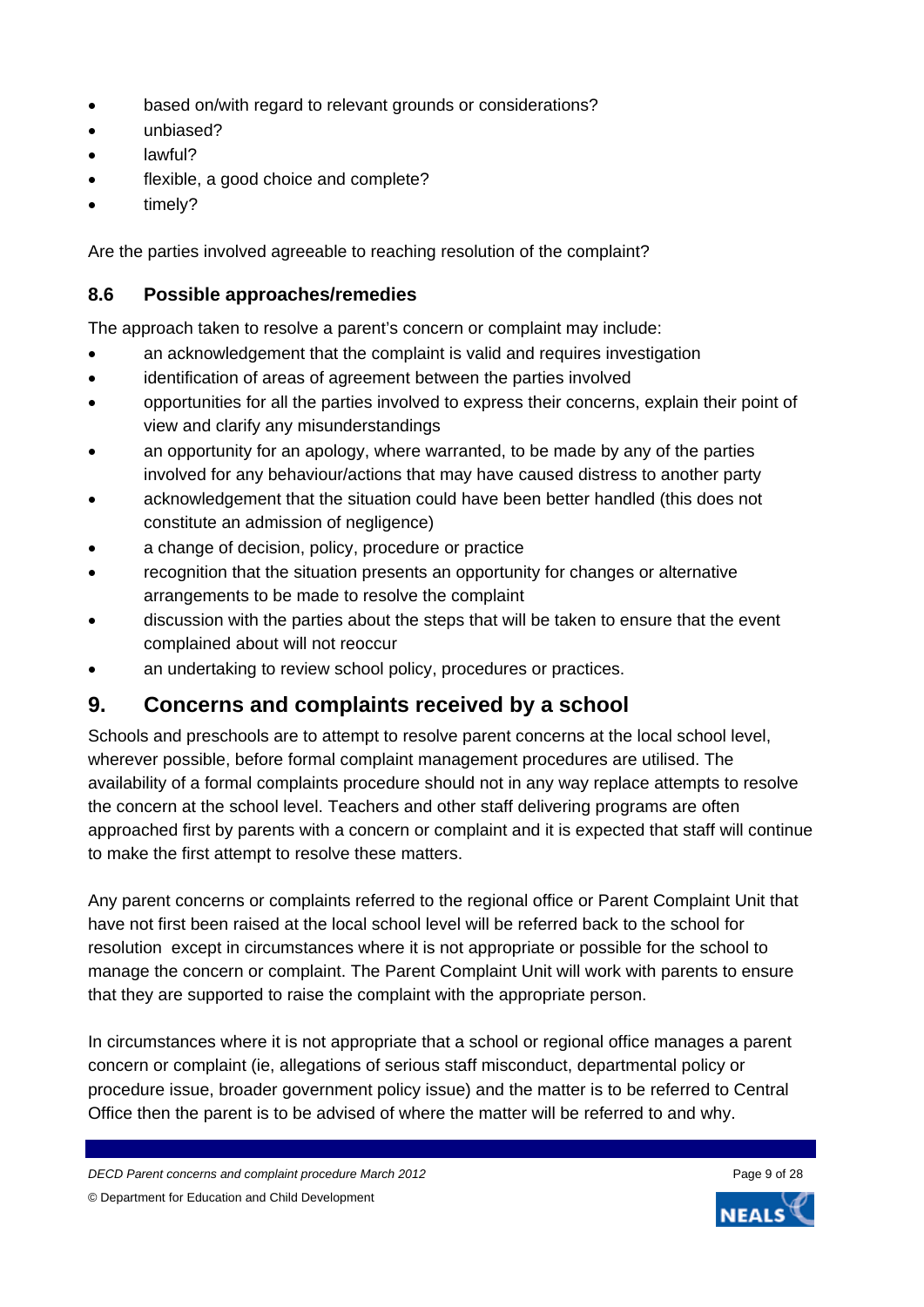## <span id="page-9-0"></span>**9.1 School staff**

Parents are, in the first instance, to raise any concerns or complaints in relation to their child's education with their child's teacher. It is expected that teachers will:

- make a time available as soon as reasonably possible (ie, within five working days), to discuss with the parent (face-to-face, by phone) their complaint
- listen to the parent
- consider relevant legislation, departmental policy and guidelines and school/preschool procedures and/or seek advice/support
- identify and discuss with the parent possible courses of action that could be taken to resolve their complaint and the timeframe within which this will occur
- follow up with the parent(s) after a reasonable period of time has elapsed for any changes to take affect to ensure that the parent is satisfied with the outcome(s)
- if appropriate (depending on the nature of the concern or complaint), keep a written record of the complaint, its progress and outcomes
- If appropriate, refer the complaint in line with the school's complaint management procedure.

Concerns and complaints received by a school staff member in relation to another staff member or an issue outside their responsibility or beyond their authority to resolve are to be referred in line with the school complaint management process. The staff member who receives the initial complaint is to advise the parent of the reason(s) why the matter is to referred elsewhere, direct them to the school's complaint resolution procedure and assist, if required, the parent to make their complaint.

If a parent is not satisfied with the outcome of this stage of the complaint management procedure, or decides that it is more appropriate to discuss their complaint directly with a member of the school leadership team (ie, deputy principal/principal/director), then the parent is to contact the school to make a time to meet with the appropriate site leader. If a complaint is in relation to the principal/director then the parent is to contact the relevant regional director. School office staff can provide the parent with the relevant regional director's contact details.

## <span id="page-9-1"></span>**9.2 Leadership team (deputy principal/principal/director)**

It is expected that a leadership team member will:

- wherever possible, make every reasonable effort to resolve parent concerns or complaints at the school level in a timely and effective manner
- ensure that the school has an up-to-date school parent complaint policy and procedures that are consistent with the department's *Parental concerns and complaints* policy and these procedures and which is reviewed every two years
- ensure that the school parent complaint policy and procedures are communicated to all school staff and volunteers in appropriate languages and formats, accessible to all families and available on the school's website

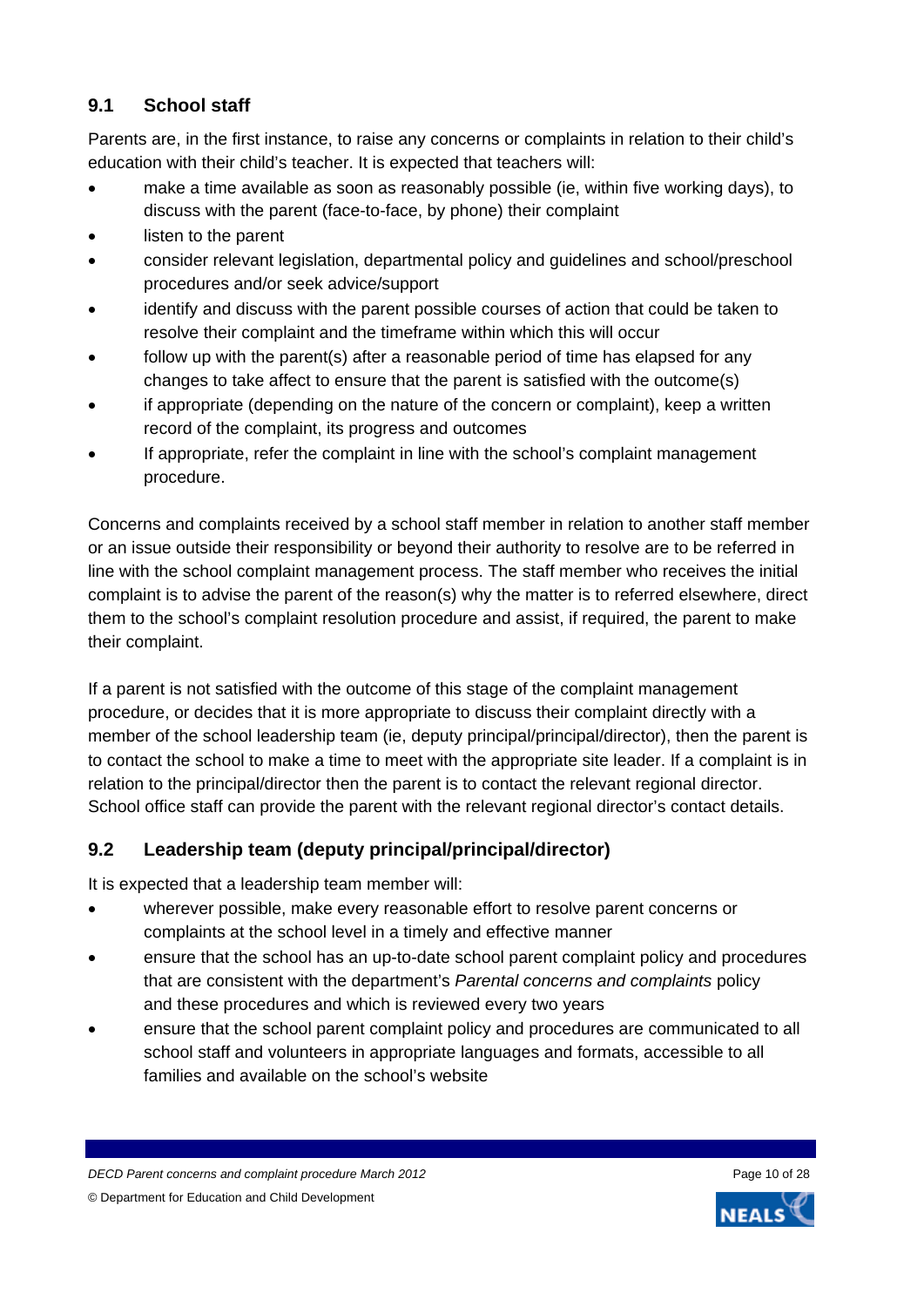- ensure all staff understand the school's complaint policy and procedures and have access to appropriate training
- ensure that when parents lodge a complaint they are made aware of the relevant policies and procedures for responding to complaints, the dedicated parent support free call number and their right to a support person
- acknowledge receipt of a written parent complaint in writing as soon as reasonably possible (ie, within five working days)
- advise all relevant parties of the complaint (refer to *When a parent wants their identity to remain confidential* section of this procedure)
- determine if support needs to be provided to the parent or staff member involved while the complaint is considered
- consider relevant legislation, departmental policy and guidelines and school procedures.
- seek advice and support, as required, from Central Office
- assess the complaint and its management to date (refer to 5.6 *How parent concerns and complaints will be assessed* section of this procedure). Can the complaint be resolved effectively at the local level or does the complaint need to be referred to the regional director?
- investigate, consider and determine the most appropriate action to be taken to resolve the complaint in a fair and prompt manner, including negotiation between the parties and whether the parent complaints unit's mediation services are required
- document the complaint process and outcome
- communicate the outcome to all the parties involved verbally, and if appropriate, in writing (ie, within 15 working days of receipt of the complaint)
- advise the parent of their right to refer the matter to the regional office if they are dissatisfied with the outcome, and then to the Parent Complaint Unit if necessary
- recommend to the regional director any system improvements at a broader level that would reduce the likelihood of similar complaints.

If the principal/director is unable to resolve the complaint to the satisfaction of the parent then the formal complaint management process is to be utilised. The principal/director is to forward all relevant information recorded by the school, in relation to the complaint, to the regional office for action.

# <span id="page-10-0"></span>**10. Complaints received by the regional office**

Regional office first point of contact staff are to be provided with a clear, up to date procedure for responding to parent complaints received by the regional office along with contact details for first point of contact staff in schools that parents can be referred to in the first instance. Regional office procedures will include a follow up process (to ascertain progress) with the school or parent, for complaints that are referred back to a school for resolution.

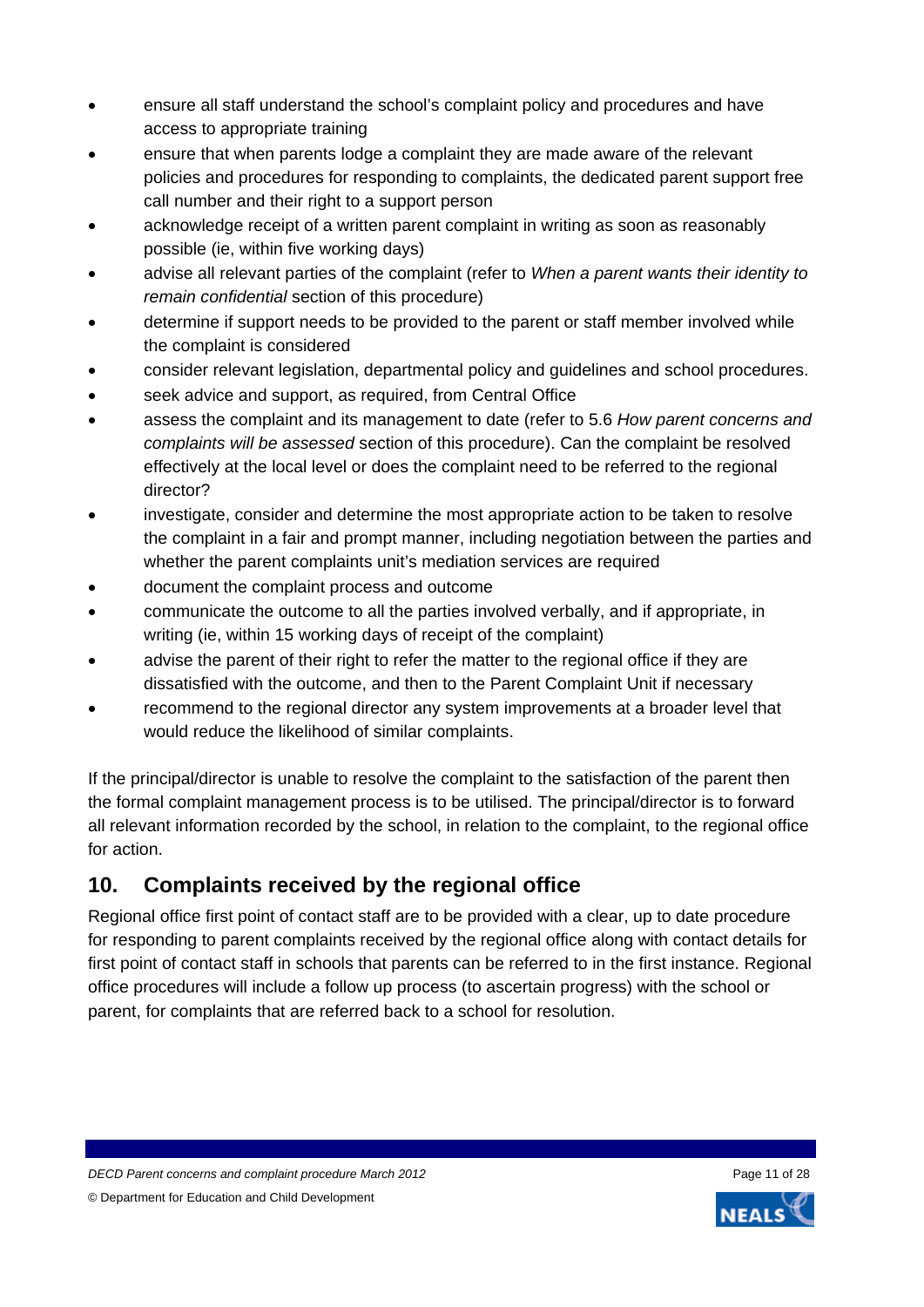If a complaint cannot be resolved in an effective and timely manner by the school (ie, the parent is not satisfied with the outcome of the principal's/director's attempt to resolve the matter) then the parent is to be invited to put their complaint in writing to the regional office. In circumstances where a written account cannot be provided, a regional office staff member will, in the first instance, take notes of and act on verbal information provided by the parent. The parent will, where possible, at a later stage, be asked to sign a written summary of their verbal account prepared by the regional office. The parent is to be asked to include key pieces of information in their written complaint, specifically:

- the specific details of the situation (who is involved and what is the nature of the complaint being made)
- action taken by the school to resolve the complaint and why the parent believes this has not been sufficient to resolve their complaint
- what outcome(s) the parent wants as a result of their complaint.

For complaints in relation to a principal/director, it is recommended that the regional office requests that the Parent Complaint Unit subsequently reviews the process undertaken by the regional office (including all relevant documentation and the decision made) in order to minimise any perceptions of bias.

It is expected that the regional office will:

- assist in the timely and efficient resolution of parent concerns or complaints at the school level
- have an up-to-date parent complaint policy and procedures for resolving parent concerns and complaints which are consistent with the *Parental concerns and complaints* policy and these procedures, and are reviewed every two years and available on the regional office website
- ensure all staff understand the school's complaint policy and procedures and have access to appropriate training
- review and manage complaints that are escalated to the regional office in accordance with the framework of relevant policies and legislative requirements
- record and manage parents' expectations in relation to desired outcomes/remedies.

## <span id="page-11-0"></span>**10.1 Receipt of a complaint by a regional office**

Upon receipt of a complaint the regional office will:

- listen to the parent and clarify the nature of the complaint, including what expectations the parent has in relation to outcomes
- refer, where appropriate, any complaint that has not been raised at the school level back to the school
- wherever possible, make every reasonable effort to resolve parent concerns or complaints at the school level in a timely and effective manner
- refer the complaint to the relevant regional office staff member to manage the complaint

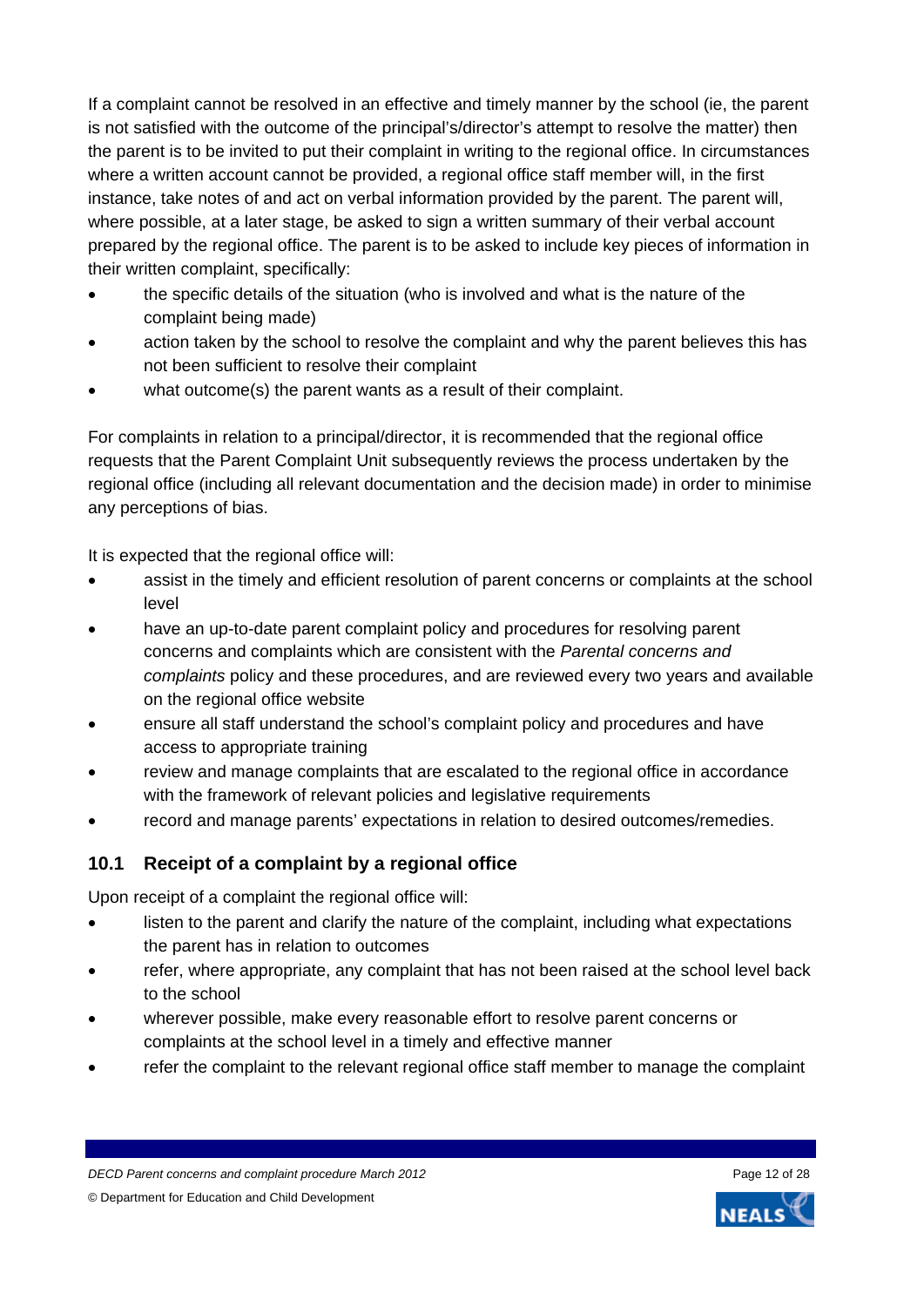- provide written acknowledgement of receipt of a written complaint to the parent as soon as reasonably possible (ie, within five working days), which includes information in relation to the formal complaint management process, the parent support free call number and their right to a support person. This can be a standard issued letter
- keep a record of the complaint (refer to section 5.5 *Recording of complaints*)
- determine if support needs to be provided to the parent or to the school while the complaint is considered
- contact the relevant principal/director to advise them of the complaint
- request any information collected by the school to date in relation to the complaint
- review the information provided by the school in relation to the complaint to ensure that it is sufficient to undertake an initial assessment of the complaint. Seek further clarification from the school as required
- access advice and support as required from Central Office
- provide appropriate support to the parent or school whilst the complaint is being considered
- consider relevant legislation, departmental policy and guidelines
- make an assessment of the complaint and its management to date (refer to 5.6 *How parent concerns and complaints will be assessed*) by determining that:
	- $\circ$  an informal outcome can be reached (ie, the facts are clear and undisputed).
	- o further clarification or information gathering is required. This may simply involve follow up conversations with those involved.
	- o mediation support could be offered to the principal/director and parent in order to resolve the complaint at the school level
	- o a review and negotiation process could be undertaken

The outcome of the assessment process (action to be taken) is to be communicated to all the parties as soon as reasonably practicable (ie, within seven working days of receipt of the complaint).

If the complaint can be managed at the school, with the assistance of the regional office, then an attempt to resolve it within 15 working days from receipt of the complaint will be made.

#### <span id="page-12-0"></span>**10.2 Review and negotiation process**

The review and negotiation process involves an in-depth review by the regional office of the complaint, followed by an attempt to work with all of the affected parties to negotiate a solution or agreement.

#### <span id="page-12-1"></span>**10.2.1 Review**

In undertaking a review of the complaint it is expected that regional office staff will act reasonably, fairly and objectively. An in-depth review of the complaint may include the following steps:

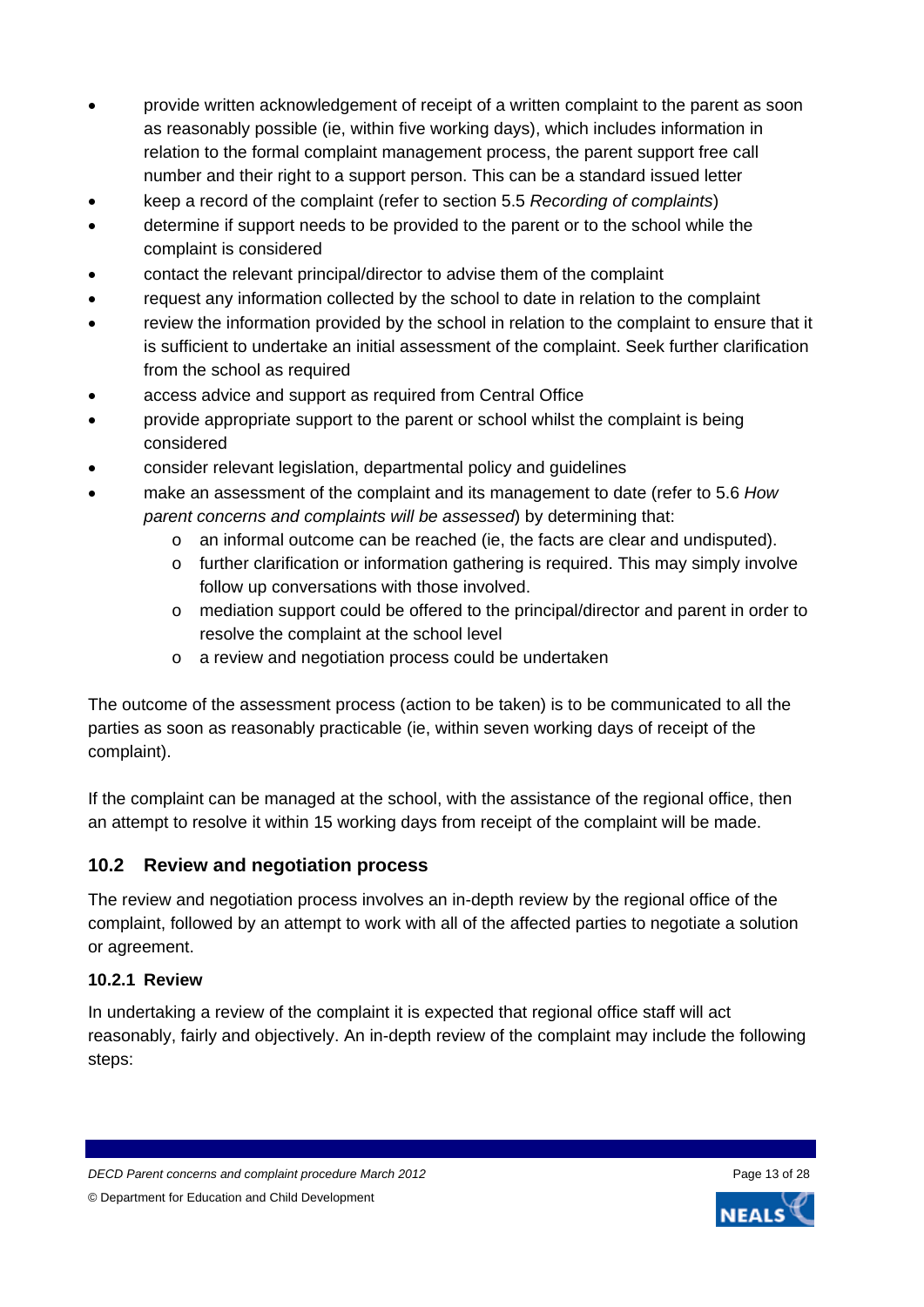- Information gathering and recording (e.g. conduct documented interviews with all the parties involved, inspection of the school site, a review of school policy, procedures and practices)
- Provide, where appropriate, relevant information to those involved in the complaint in order to provide an opportunity for all the parties to comment in writing on the information (procedural fairness)
- Consider the need for any other policy or procedures to be utilised concurrently with the resolution of the complaint (performance management, behaviour management etc)
- Identify and consider the factors that gave rise to the complaint
- Consider all of the information provided by the school and the parent
- Identify possible courses of action that can be presented to the affected parties for consideration.

#### <span id="page-13-0"></span>**10.2.3 Negotiation**

There is no requirement (compulsion) for any or all of the parties involved in the complaint to agree to participate in a negotiation process. If a party does not wish to be involved in, or continue with, a negotiation process then the regional office staff member is to move to the next stage – *Making a decision*. This process should be discontinued at anytime the regional office staff member decides that the:

- matter would be more appropriately handled by Central Office and/or another agency (child protection-related matter, employee misconduct, criminal activity)
- complaint cannot be resolved by the regional office as it is about a matter that is not negotiable at the regional level (departmental or government policy, legislative provision, or workplace related policy or procedure)
- complaint is unsubstantiated, vexatious or it is clear that one of the parties involved are resistant to or not committed to working towards a negotiated solution. The regional office staff member is to move to the next stage – *Making a decision*).

The regional office staff member managing the complaint is responsible for arranging negotiation meetings, phone calls or email discussions between the parties involved in the complaint in an attempt to come to a mutually agreeable solution. This can occur separately or jointly. Parties can be accompanied to face to face meetings by a support person. The regional office staff member may also choose to offer all the parties the opportunity to utilise the services provided by the Parent Complaint Unit to assist with the negotiation process. Information relevant to the resolution process may be used to support negotiations, such as:

- copies of relevant policies and procedures
- school level information and documentation (forms, reports, student records).
- copies of correspondence
- advice from Central Office (ie, Legislation and Legal Services or the Parent Complaint Unit).

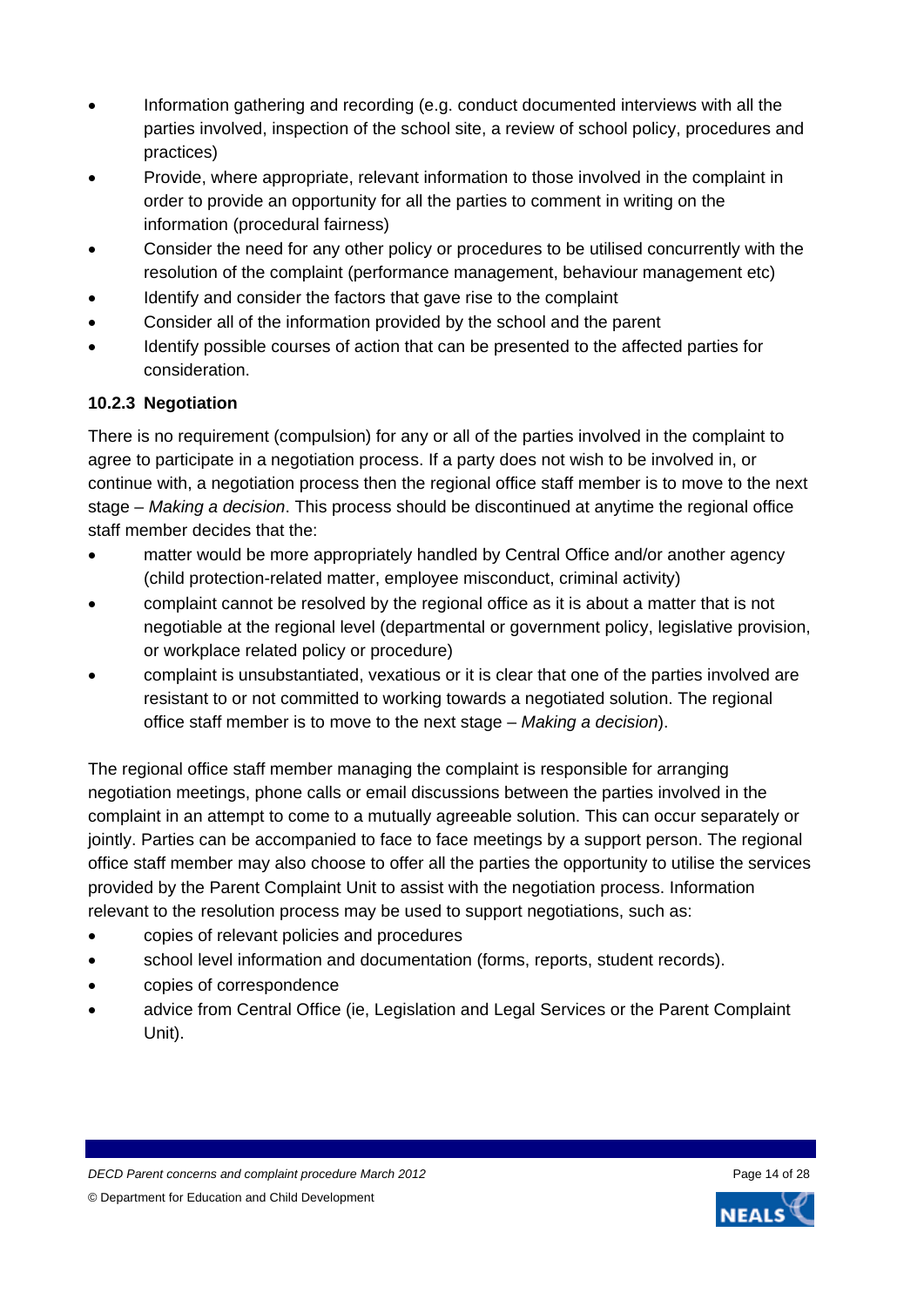All parties involved in the complaint must be made aware of the negotiation process and expectations in relation to respectful behaviour and a genuine willingness to resolve the complaint. The process could include all parties being provided with the opportunity to present their view, clarification of misunderstandings and parties work together to develop mutually agreeable options to address/resolve the complaint. A written agreement could be developed by the regional office which states the outcomes from the discussion(s), areas of agreement between the parties, the recommended actions for further action and a timeframe for review. (For further information refer to part 1, section B of the *Responding to concerns and complaints from parents and caregivers – Information guides* document).

## <span id="page-14-0"></span>**10.3 Making a decision**

In situations where the parties cannot resolve the complaint the regional office staff member will make a decision in relation to the complaint, based on the weight of the evidence and the balance of probabilities. The regional office staff member is responsible for documenting their decision and associated outcomes.

The parties are to be advised in writing of the regional office's decision in relation to the complaint as soon as reasonably possible, (ie, within 20 working days from receipt of the complaint).

The regional office, in advising the parties of the decision is to provide details in relation to the decision, including where possible, supporting information on which the decision was based and of any changes made to school policy, procedures or practice changes and how these will be monitored. The parent is also to be advised of their right to refer the matter to the Parent Complaint Unit if they are dissatisfied with the regional office's decision.

# <span id="page-14-1"></span>**11. Referring a complaint to the Parent Complaint Unit**

If a complaint cannot be resolved as a result of the parent, school and regional office working together, then the matter can be referred to the Parent Complaint Unit for an independent review.

Any complaint that is referred to the Parent Complaint Unit (directly or via the Minister or CE) that has not been raised with the school and the regional office will be directed back to the school or regional office for resolution except in circumstances where it is not appropriate or possible for the school or regional office to manage the complaint. The Parent Complaint Unit will work with parents to ensure they are supported in making the complaint to the appropriate person.

## <span id="page-14-2"></span>**11.1 Parent Complaint Unit functions**

The Parent Complaint Unit manages parent complaints on behalf of the Chief Executive, Department for Education and Child Development (DECD). The Parent Complaint Unit is part of the Office for Schools which is under the direct management of the Head of Schools.

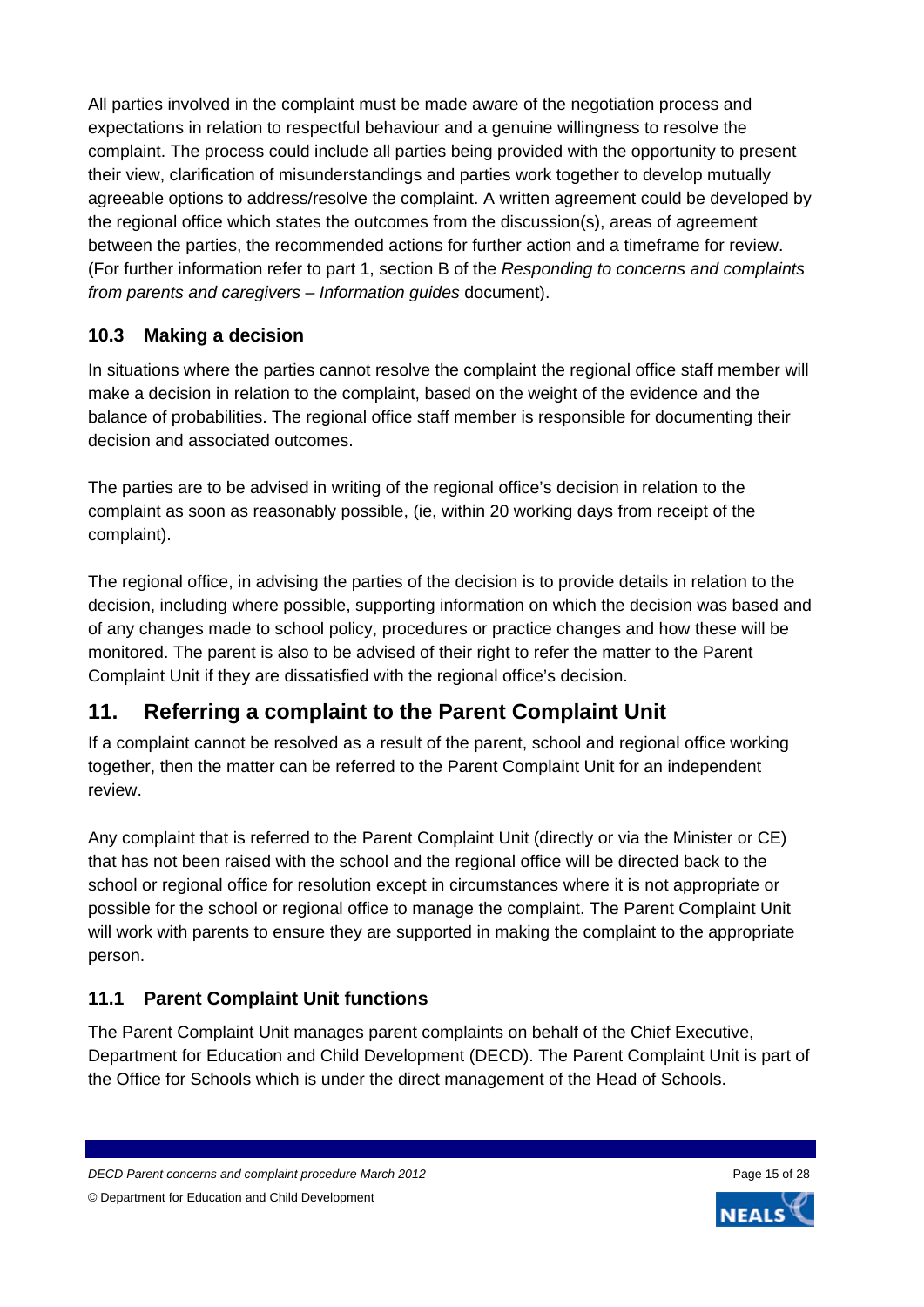Parents can call the Parent Complaint Unit hotline at any stage on 1800 677 435 for information, advice and support.

The Parent Complaint Unit has a dual function, to provide advice and support to parents regarding their concern or complaint and to undertake objective and impartial reviews of complaints that have not been resolved at the local or regional level. The Parent Complaint Unit review process is undertaken independently of the initial decision-makers.

Complaints submitted to the Parent Complaint Unit must be in writing and state the reasons why the complaint remains unresolved and an outline of what reasonable action could be taken to resolve the complaint.

The Parent Complaint Unit is responsible for:

- referring, where appropriate, any complaint that has been raised with Central Office back to the school or regional office for appropriate attention
- developing and maintaining departmental policy, procedures and guidelines in relation to best practice complaint management
- disseminating information to the school and broader community in relation to the department's parent complaint policy and procedures
- responding to enquires made via the dedicated free call phone number
- supporting school leaders and regional directors to effectively implement the parent complaint management policy and procedure. This may include verbal or written advice, the provision of mediation services or training or assisting leaders to manage significant and complex complaints or complaints that relate to broader departmental or government policy issues
- co-ordinating and managing complaints escalated to the Parent Complaint Unit
- undertaking impartial reviews of complaints escalated to the Parent Complaint Unit
- making recommendations to the Head of Schools or Head of Early Childhood Development in relation to action to be taken
- reviewing parent complaint information to identify and, where necessary, make recommendations to the Head of Schools or Head of Early Childhood Development in relation to system improvements (departmental policy, procedures or practices).

In circumstances where a complaint appears to require the attention of other sections within Central Office, the Parent Complaint Unit will co-ordinate the referral of the relevant parts of the matter within Central Office and will monitor progress of the matter until it is concluded. Similarly, if multiple complaints are received concerning similar incidents involving the same person or school then co-ordination within the Parent Complaint Unit will be required. One staff member will be assigned responsibility for managing the matter.

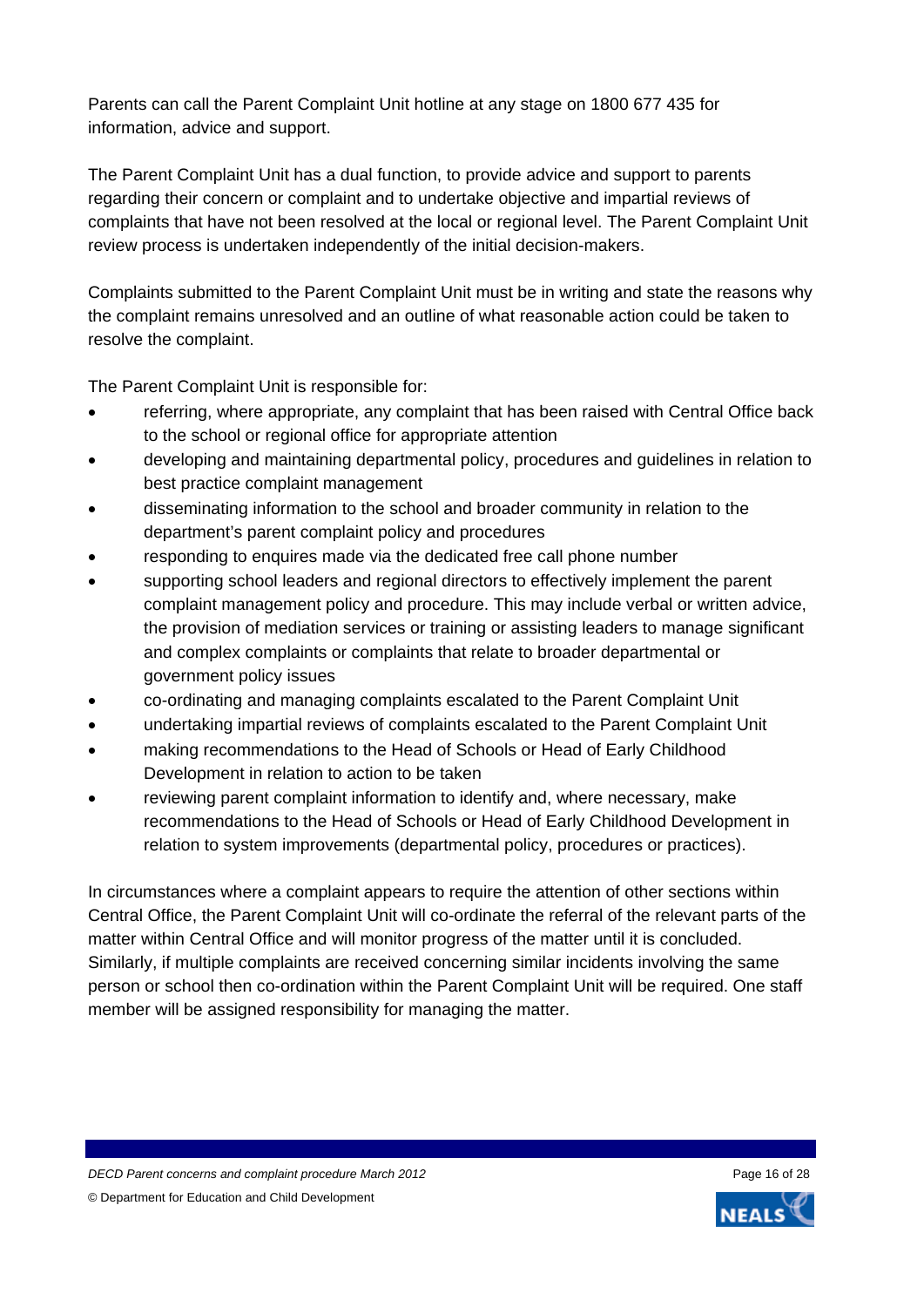## **11.2 Receipt of a complaint by the Parent Complaint Unit**

Upon receipt of a written request for a Parent Complaint Unit review of the complaint, the Parent Complaint Unit will record receipt of the request and will provide written acknowledgement of receipt of the complaint, which includes information in relation to the Parent Complaint Unit complaint review process.

The Parent Complaint Unit will then inform the regional office that a complaint has been made and request all relevant documentation be forwarded to the Parent Complaint Unit. The Parent Complaint Unit will then assess the complaint as soon as reasonably possible (ie, within 10 working days) and make a recommendation to the Head of Schools or Head of Early Childhood Development that either:

- a review of the complaint by the Parent Complaint Unit is not warranted and that the parent or regional director is to be advised that no further action is considered necessary and that the complaint is now concluded, or
- a review of the complaint (in part or in full) by the Parent Complaint Unit is necessary, or
- the complaint should be referred to an external agency for investigation or review.

#### <span id="page-16-1"></span>**11.3 Assessment and review of a complaint by the Parent Complaint Unit**

#### <span id="page-16-2"></span>**11.3.1 Assessment**

When assessing the complaint and formulating recommendations for the Head of Schools or Head of Early Childhood Development the Parent Complaint Unit will review the manner in which the school's complaint management processes were utilised and the resulting outcomes to determine whether there is any evidence to suggest that:

- the school and/or DECD complaint management policies and procedures were used incorrectly to the detriment of any of the parties involved (issue with procedural fairness)
- the outcome/decision is unreasonable, unfair, or inconsistent, made without obvious consideration of all the facts or circumstances or is unsubstantiated.

The Head of Schools or Head of Early Childhood Development will make a decision in relation to the Parent Complaint Unit recommendations as soon as reasonably practicable (ie, within five working days of receipt of the Parent Complaint Unit advice), to ensure that the parent is notified in writing, as soon as reasonably possible (ie, within 15 working days) of lodging the complaint with the Parent Complaint Unit of the decision.

#### <span id="page-16-3"></span>**11.3.2 Review**

If the Head of Schools or Head of Early Childhood Development determines that a review of the complaint is warranted then the Parent Complaint Unit will:

<span id="page-16-0"></span> review all the relevant material provided by the school, regional director and the parent in a fair, objective and impartial manner. Key points for consideration by the Parent Complaint Unit will be:

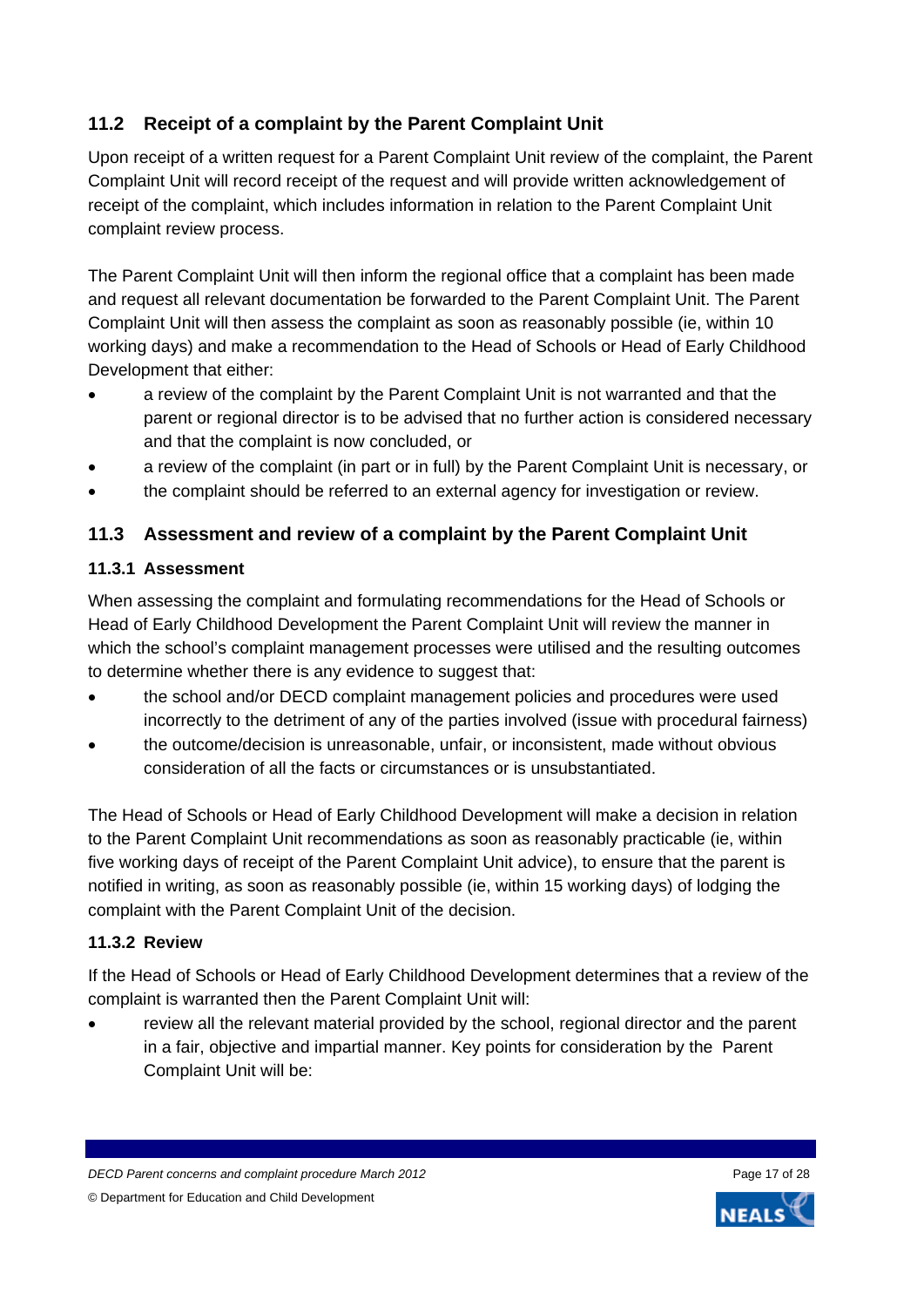- o Have some parts of the complaint been resolved and concluded? These matters should only be reopened in circumstances where there is sufficient evidence to suggest that the procedure followed to reach the decision was unsound or new information that would have altered the outcome has become available.
- o How much time has elapsed since the events being complained about occurred?
- o Who else has been/is involved in the review, investigation or resolution of the complaint?
- o have there been/are there any other similar complaints in relation to this matter?
- make further inquires if necessary
- consult with and seek advice from other DECD staff, as appropriate
- review the assessment process to determine if this procedure's assessment criteria has been utilised appropriately and any other relevant DECD policy or procedure, and document the findings
- provide recommendations based on review findings and in relation to action to be taken.

The review process is to be finalised by the Parent Complaint Unit and the findings and recommendations forwarded to the Head of Schools or Head of Early Childhood Development within a reasonable period of time (ie, 10 working days of approval being given by the Head of Schools to proceed with a Parent Complaint Unit review).

The Head of Schools or Head of Early Childhood Development will make a decision in relation to receipt of the Parent Complaint Unit recommendations as soon as reasonably practicable (ie, within five working days).

#### <span id="page-17-0"></span>**11.3.3 Decisions**

Upon reviewing the advice provided by the Parent Complaint Unit the Head of Schools or Head of Early Childhood Development may decide that the complaint (in full or in part):

- can be resolved (an appropriate outcome can be negotiated between the Parent Complaint Unit, parent, school and regional office)
- should be dismissed (the Parent Complaint Unit review of the matter has found that the complaint cannot be substantiated, is vexatious, clearly outside of reasonable expectations in relation to confidentiality, cooperation, courtesy and respect or is orientate toward conflict)
- remains unresolved and that an independent review by an external agency is required.

The Parent Complaint Unit will, as soon as reasonably possible (ie, within five working days): document the Head of Schools or Head of Early Childhood Development's decision and its outcome. The Parent Complaint Unit will:

 notify all parties involved in the complaint, including advising the parent that if they are dissatisfied with the outcome(s) achieved as a result of these procedures then they may seek an independent review of the decision by various external bodies, as set out in the relevant legislation

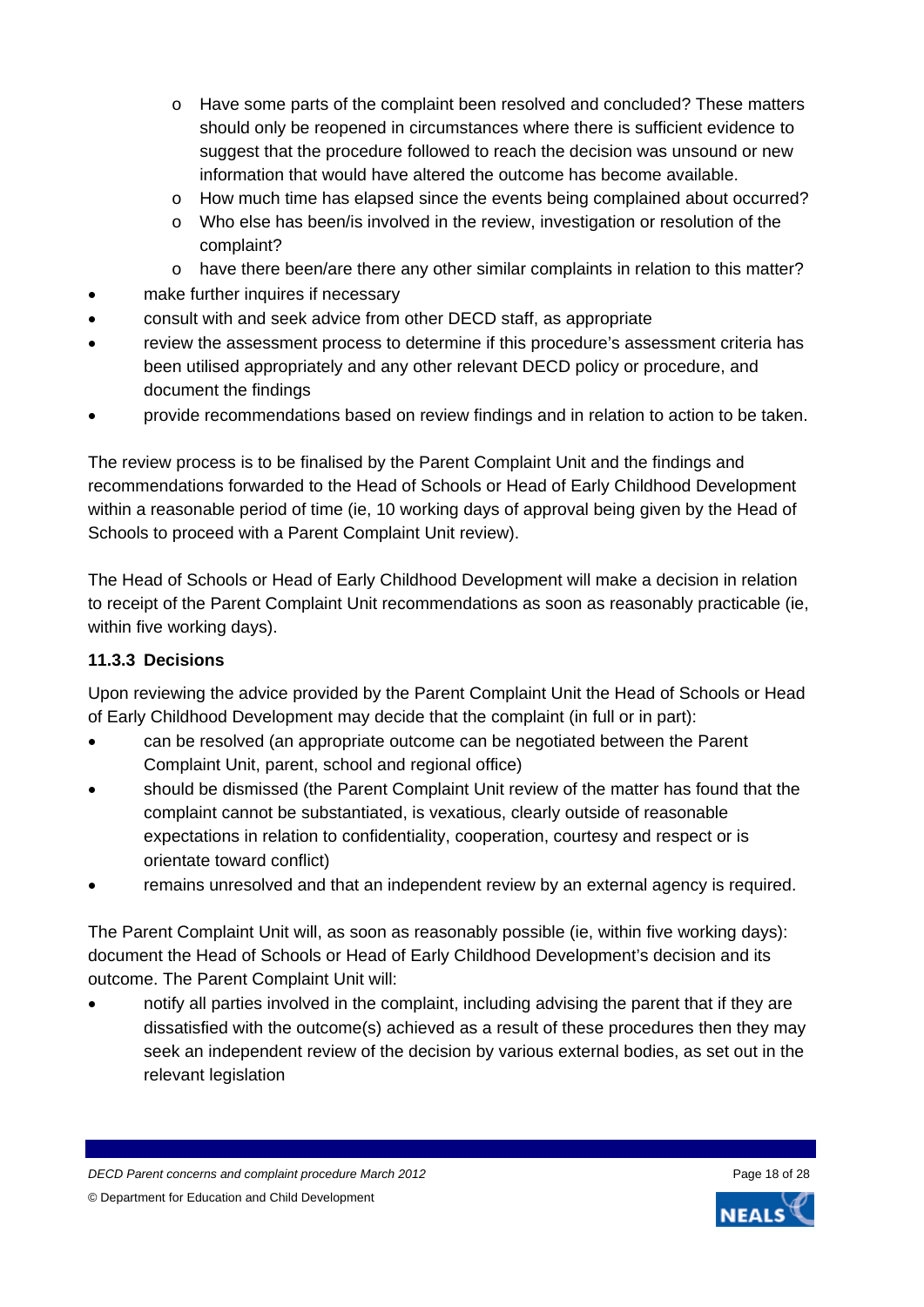advise the Chief Executive and the Minister (when the complaint has been raised directly with the Minister or Chief Executive), via the Head of Schools or Head of Early Childhood Development, of the decision and the outcome of the complaint.

Wherever possible the parent is to be notified in writing within 35 working days of lodging the complaint with the Parent Complaint Unit of the final decision. If new time limits need to be set the Parent Complaint Unit must advise the parent of the new deadline and provide an explanation for the delay.

## <span id="page-18-0"></span>**12. External review**

The Head of Schools or Head of Early Childhood Development may determine that part of or all of a complaint requires an independent review undertaken by an external agency, to assist them to make a decision.

At the conclusion of the parent complaint management process, where a resolution has not been reached, the Head of Schools or Head of Early Childhood Development will advise the parent of their right to refer the matter to an external agency, such as the South Australian Ombudsman.

## <span id="page-18-1"></span>**The South Australian Ombudsman**

A complaint can be made to the SA Ombudsman about any action or inaction by an agency within the Ombudsman's jurisdiction.

Ombudsman SA may conduct investigations to determine whether the government agency's process was reasonable and fair, and that the decision is not unreasonable or unlawful. Further information is available at [www.ombudsman.sa.gov.au](http://www.ombudsman.sa.gov.au/) and section C, part 6 - *Responding to concerns and complaints from parents and caregivers – Information guides* document).

# <span id="page-18-2"></span>**13. Vexatious complaints and unreasonable complainant conduct**

## <span id="page-18-3"></span>**13.1 Vexatious complaints**

The Head of Schools or Head of Early Childhood Development can decline to act upon the resubmission of a complaint that has previously been finalised in accordance with these procedures, unless new information has been received that could alter the outcome.

In circumstances where, despite all stages of these procedures being followed, a parent remains dissatisfied and attempts to reopen a complaint that is considered by the Head of Schools to be closed, the Parent Complaint Unit will:

 consult within DECD as appropriate to develop a plan of action for addressing the parent and their interaction with the school, regional office and Central Office staff

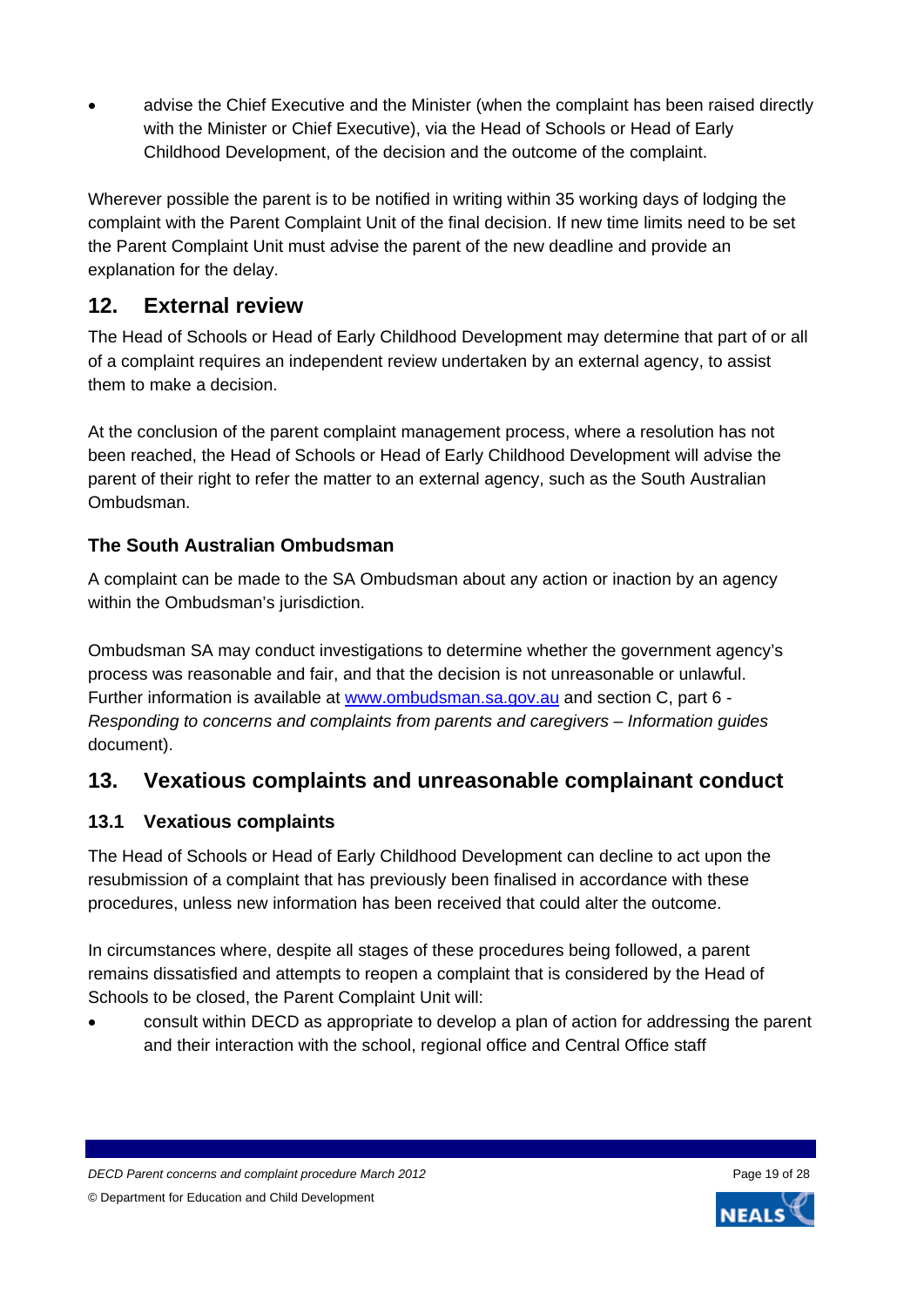inform the parent in writing that the Head of Schools or Head of Early Childhood Development has determined that the DECD school complaint management procedure has been exhausted, the matter is now closed and that a planned approach for responding to the parent will be instigated in the future in response to any attempts to reopen the matter (details of the plan will be provided to the parent).

## <span id="page-19-0"></span>**13.2 Unreasonable complainant conduct**

Any written or verbal complaints that contain personal abuse, inflammatory statements, and/or comments of a threatening nature or are intended to intimidate will not be addressed and the parent will be advised accordingly. At the discretion of DECD staff verbal communication will be terminated after firstly warning the parent that this will occur if the inappropriate behaviour continues.

# <span id="page-19-1"></span>**14. When a parent wants their identity to remain confidential**

A parent may request that their identity remain confidential when making a complaint. The staff member responsible for managing the complaint must advise the parent that every effort will be made to keep the parent's identity confidential but this may limit options for negotiating a resolution. For example, an apology is unlikely to be forthcoming if the identity of the complainant is not known.

These circumstances also raise issues in relation to procedural fairness for those who have a complaint made about them as they have a right to know the particulars of the complaint. Further, while every effort will be made to comply with a request to keep the parents identity confidential, *Freedom of Information* requirements may result in a parent's identity becoming known. A parent must be advised to write their complaint with the knowledge that other parties may gain access to the written complaint. The staff member managing the complaint is responsible for ensuring that all complaints are documented in the knowledge that the identity of the parent may be revealed. More information about confidentiality in the complaint management process is detailed in the *DECD Complaint resolution for employees procedure.*

## <span id="page-19-2"></span>**15. Anonymous complaints**

The department will assess every complaint that is made. The extent to which an anonymous complaint can be investigated will be limited, as staff cannot liaise with the parent about the complaint. Anonymous complaints also raise issues in relation to natural justice for those who have a complaint made about them as they have a right to know the particulars of the complaint.

The principal/director, regional director or Parent Complaint Unit will determine upon receipt of an anonymous complaint to what extent the complaint will be investigated. Where the complaint is in relation to a principal, the relevant Regional Director will make the determination and for Regional Directors the Head of Schools will make the final decision.

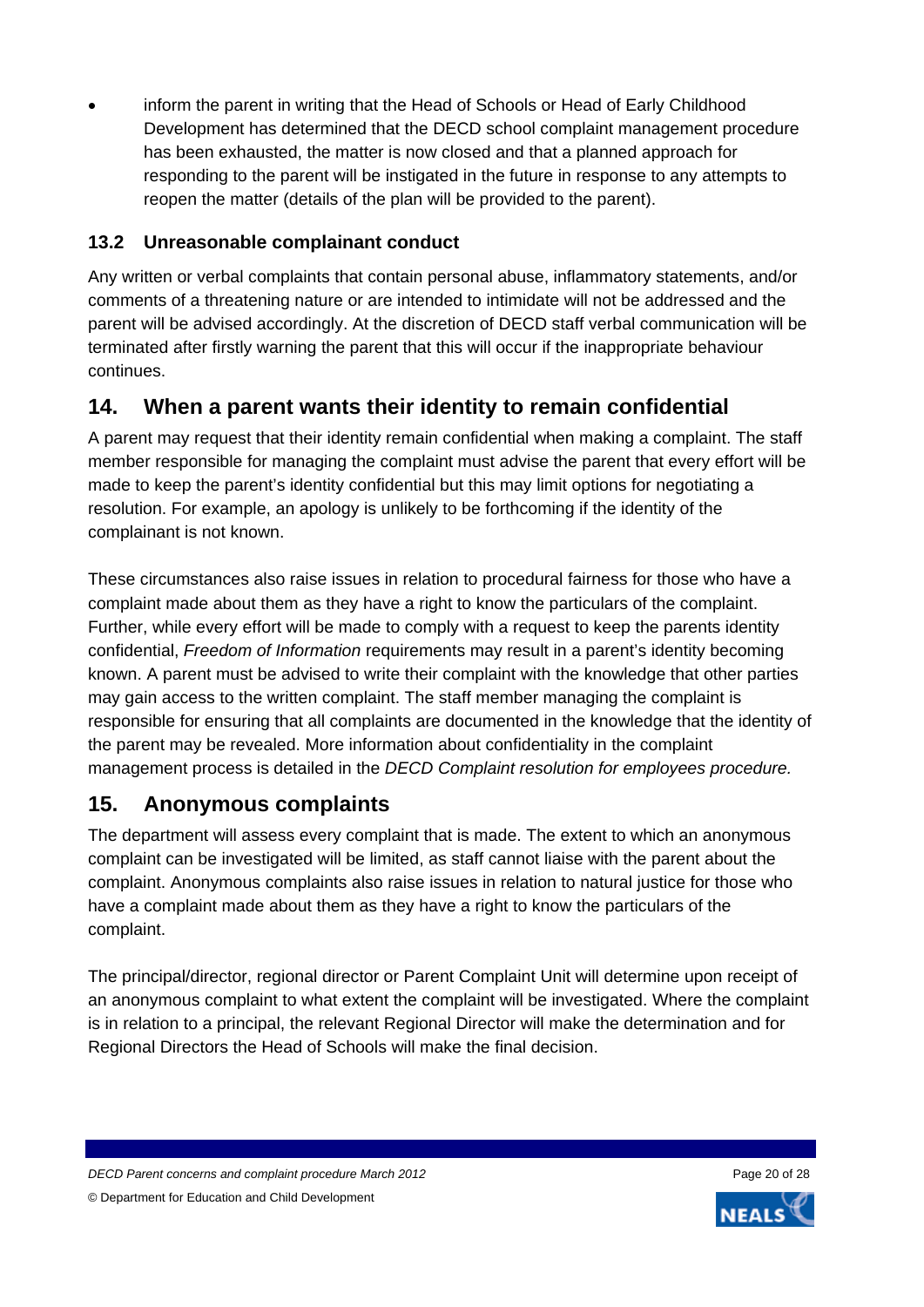# **16. Withdrawal of a complaint**

A complaint can be withdrawn by a parent at any stage during the complaint management process. A written complaint should preferably be retracted in writing by the parent. Alternatively a signed and dated notation on the original written complaint that the complaint has been withdrawn by the parent can be made by a departmental staff member. A verbal complaint can be withdrawn verbally and a notation made to that effect. The staff member managing the complaint must notify in writing all affected parties that the complaint has been withdrawn.

# <span id="page-20-1"></span>**17. Monitoring and evaluation**

Schools and regional offices are required to establish and maintain a system to record and monitor parent complaints and the action taken to resolve the complaint (see 7.4). In instances when the complaint is easily resolved over the phone or by front line staff then recording of the issue may not be required. Schools and regional offices should record a brief note of these issues and the resolution in order to monitor all parent concerns and complaints to identify common or reoccurring issues requiring attention.

The Parent Complaint Unit will maintain information regarding parent complaints referred to the unit and feedback received from stakeholders. The information will be used to identify common or reoccurring issues and, where necessary, inform recommendations to the Head of Schools, Head of Early Childhood Development or the Chief Executive in relation to DECD service or performance improvements.

This policy and associated procedures will be reviewed after the first year of operation and then every two years thereafter.

## <span id="page-20-2"></span>**18. Timelines**

The timeframes referred to in these procedures are indicative (ie, as soon as reasonably possible), to guide timely action.

<span id="page-20-0"></span>

| <b>ACTION</b>                  | <b>TIMEFRAME(S)</b>                                               |
|--------------------------------|-------------------------------------------------------------------|
| Parent raises concern or       | Child's teacher makes a time within 5 working days to discuss     |
| issue with their child's       | with the parent (face to face, by phone) their complaint          |
| teacher                        | Teacher and parent work to resolve the complaint over a           |
|                                | reasonable and mutually agreeable timeframe.                      |
| Parent concern or              | The principal/director:                                           |
| complaint cannot be            | acknowledges receipt of the complaint in writing, where           |
| resolved by the child's        | appropriate, as soon as reasonably possible (within 5)            |
| teacher and the matter is      | working days).                                                    |
| referred to a leadership       | communicates the outcome to all the parties involved<br>$\bullet$ |
| team member (deputy            | verbally, and if appropriate, in writing, within 15 working       |
| principal/principal/director). | days of receipt of the complaint.                                 |
|                                |                                                                   |

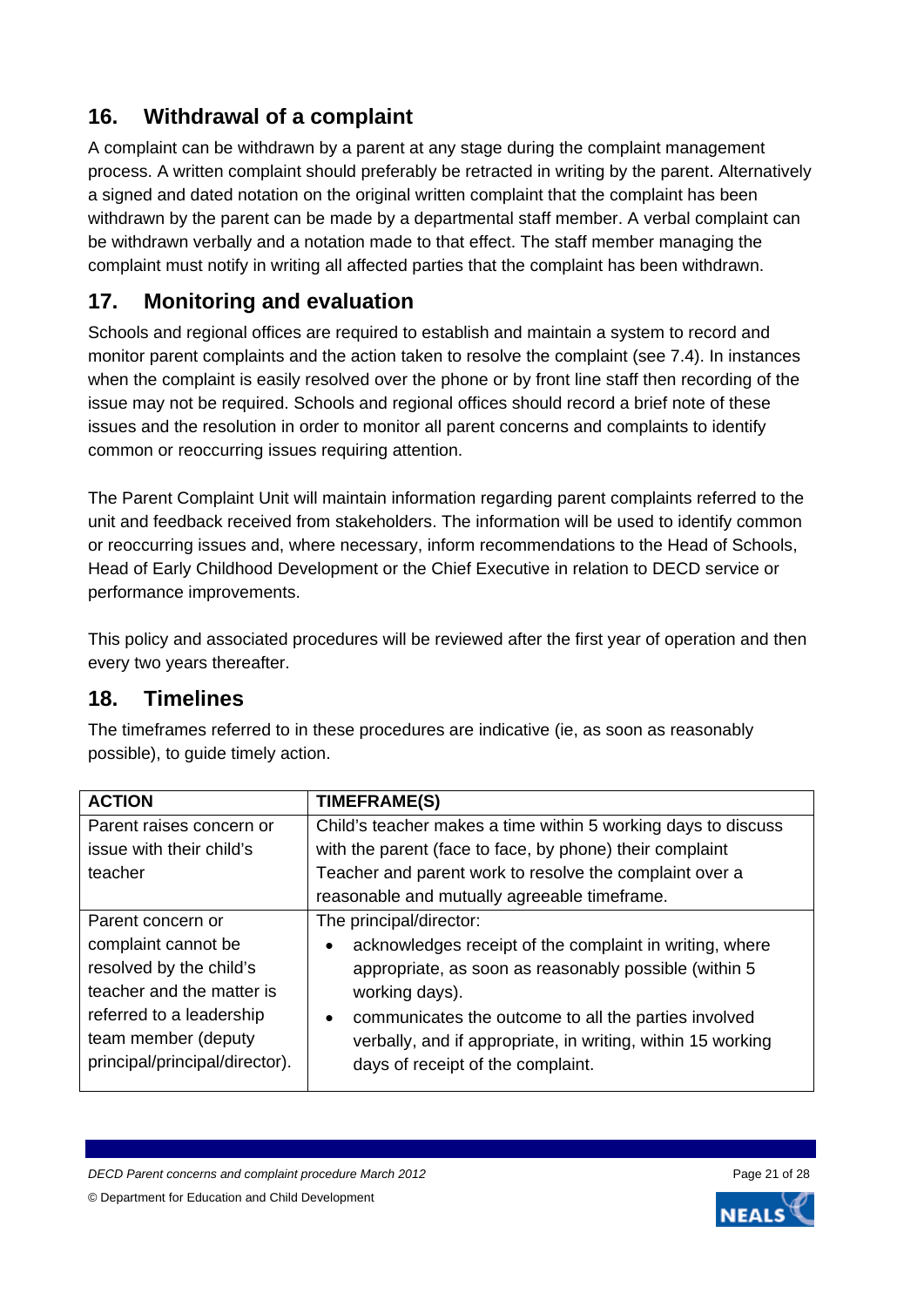| <b>ACTION</b>               | <b>TIMEFRAME(S)</b>                                                                                                                                                                                             |
|-----------------------------|-----------------------------------------------------------------------------------------------------------------------------------------------------------------------------------------------------------------|
| Complaint cannot be         | The regional office will:                                                                                                                                                                                       |
| resolved and is referred to | where appropriate, acknowledge receipt of the complaint in<br>$\bullet$                                                                                                                                         |
| the regional office for     | writing within 5 working days.                                                                                                                                                                                  |
| resolution.                 | notify all parties of the outcome of the assessment process<br>$\bullet$<br>(action to be taken) within 7 working days of receipt of the<br>complaint.                                                          |
|                             |                                                                                                                                                                                                                 |
|                             | If the complaint can be managed at the school, with the                                                                                                                                                         |
|                             | assistance of the regional office, then an attempt to resolve it                                                                                                                                                |
|                             | within 15 working days from receipt of the complaint is made.                                                                                                                                                   |
|                             | Advise all the parties in writing of their decision in relation to the<br>complaint, within 20 working days, from receipt of the complaint.                                                                     |
| A complaint cannot be       | The Parent Complaint Unit assesses the complaint and makes a                                                                                                                                                    |
| resolved as a result of the | recommendation to the Head of Schools within 10 working days.                                                                                                                                                   |
| parent, school and regional |                                                                                                                                                                                                                 |
| office working together and | The Head of Schools makes a decision in relation to the Parent                                                                                                                                                  |
| is referred to the Parent   | Complaint Unit's recommendations within five working days of                                                                                                                                                    |
| Complaint Unit.             | receiving their advice.                                                                                                                                                                                         |
|                             | Parent notified in writing of the Head of Schools' decision<br>regarding the assessment of the complaint. This will occur within<br>15 working days of lodging the complaint with the Parent<br>Complaint Unit. |
|                             | If the complaint is to be reviewed by the Parent Complaint Unit -                                                                                                                                               |
|                             | this process will be finalised and the findings and                                                                                                                                                             |
|                             | recommendations forwarded to the Head of Schools. This will                                                                                                                                                     |
|                             | occur within 10 working days of approval being given by the                                                                                                                                                     |
|                             | Head of Schools to proceed with a Parent Complaint Unit<br>review.                                                                                                                                              |
|                             | The Head of Schools makes a decision in relation to receipt of                                                                                                                                                  |
|                             | the Parent Complaint Unit recommendations within five working<br>days.                                                                                                                                          |
|                             | The Parent Complaint Unit will within five working days:                                                                                                                                                        |
|                             | document the Head of Schools decision and its outcome                                                                                                                                                           |
|                             | notify all parties involved in the complaint                                                                                                                                                                    |
|                             |                                                                                                                                                                                                                 |



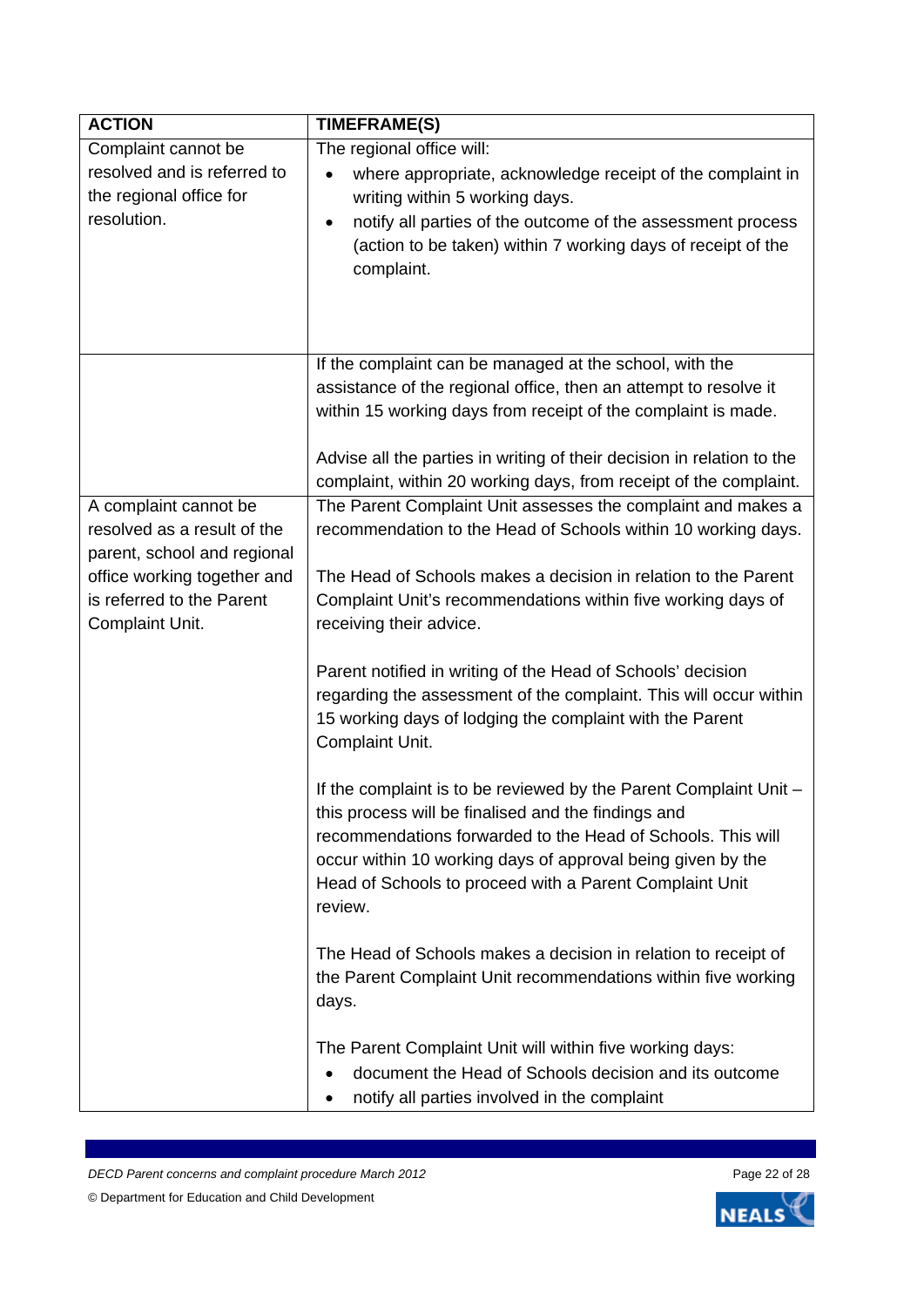| <b>ACTION</b>               | TIMEFRAME(S)                                                                                                                           |
|-----------------------------|----------------------------------------------------------------------------------------------------------------------------------------|
| Complaint cannot be         | The regional office will:                                                                                                              |
| resolved and is referred to | where appropriate, acknowledge receipt of the complaint in                                                                             |
| the regional office for     | writing within 5 working days.                                                                                                         |
| resolution.                 | notify all parties of the outcome of the assessment process<br>٠                                                                       |
|                             | (action to be taken) within 7 working days of receipt of the                                                                           |
|                             | complaint.                                                                                                                             |
|                             |                                                                                                                                        |
|                             |                                                                                                                                        |
|                             | If the complaint can be managed at the school, with the                                                                                |
|                             | assistance of the regional office, then an attempt to resolve it                                                                       |
|                             | within 15 working days from receipt of the complaint is made.                                                                          |
|                             |                                                                                                                                        |
|                             | Advise all the parties in writing of their decision in relation to the                                                                 |
|                             | complaint, within 20 working days, from receipt of the complaint.                                                                      |
|                             | advise the Chief Executive (CE) and the Minister (when the<br>$\bullet$                                                                |
|                             | complaint has been raised directly with the Minister or CE),                                                                           |
|                             | via the Head of Schools, of the decision and the outcome of                                                                            |
|                             | the complaint.                                                                                                                         |
|                             |                                                                                                                                        |
|                             | Wherever possible the parent is to be notified in writing within 35<br>working days of lodging the complaint with the Parent Complaint |
|                             | Unit of the Head of Schools final decision.                                                                                            |
|                             |                                                                                                                                        |

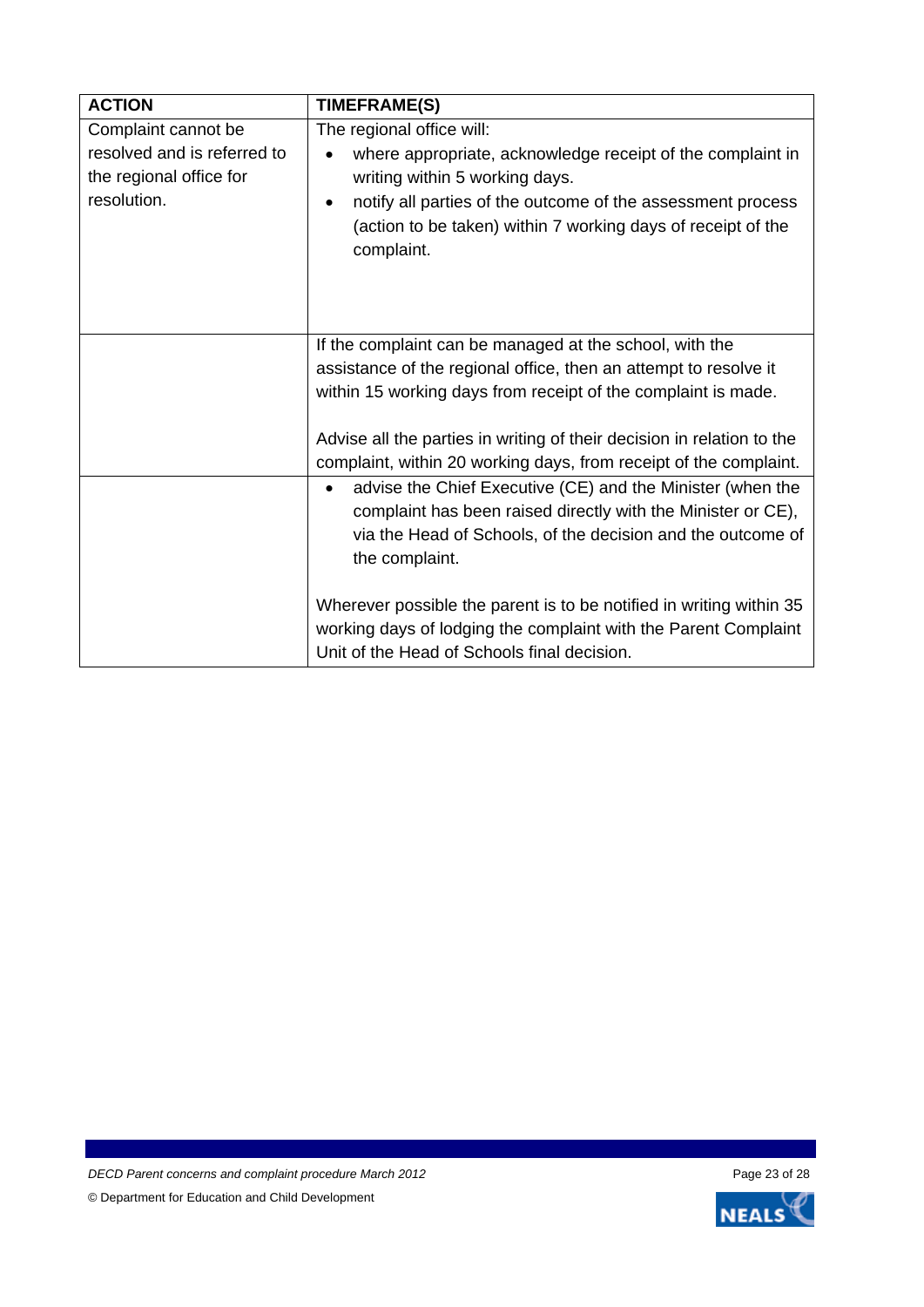| <b>Term</b>                | <b>Meaning</b>                                                       |
|----------------------------|----------------------------------------------------------------------|
| Complaint management       | The process used to resolve the complaint (coordination,             |
|                            | review, negotiation etc).                                            |
|                            |                                                                      |
| Confidentiality            | All those involved in the complaint management process,              |
|                            | including the parent are expected to keep the matter                 |
|                            | confidential.                                                        |
|                            |                                                                      |
|                            | Information in relation to the complaint is to be restricted to only |
|                            | those who genuinely need to know the details of the complaint.       |
|                            | Information collected by DECD staff in relation to a complaint is    |
|                            | to be stored in a secure and confidential manner.                    |
| <b>DECD</b>                | Department for Education and Child Development                       |
|                            |                                                                      |
| Impartial                  | Decisions made in relation to complaints must be based strictly      |
|                            | on the facts and not, without appropriate corroborating              |
|                            | evidence, an automatic acceptance of the DECD version of             |
|                            | events when it conflicts with the parent's version.i                 |
| Mediation                  | The primary goal of mediation is to achieve a fair and workable      |
|                            | agreement between the parties involved in the complaint. For         |
|                            | the purposes of this procedure mediation processes are               |
|                            | voluntary and based on the expectation that all parties are          |
|                            | agreeable to mediation and will be respectful and meaningful         |
|                            | way and accept responsibility for making decisions throughout        |
|                            | the process.                                                         |
| Must                       | Indicates that a statement is mandatory.                             |
|                            |                                                                      |
| Parent                     | Includes a guardian and every person who has parental                |
|                            | responsibility for the child including parental responsibility under |
|                            | the Commonwealth Family Law Act 1975 and any person with             |
|                            | whom a child normally or regularly resides.                          |
| <b>Procedural fairness</b> | The principles of natural justice require that the resolution        |
|                            | process is fair and free from bias. Procedural fairness includes     |
|                            | the right for all parties to be heard, treated without bias and      |
|                            | provided with full information about resolution and support          |
|                            | options. This means that the subject of the complaint (the           |
|                            | respondent) must be fully informed of the allegation(s) and          |
|                            | given adequate opportunity to respond.                               |

# <span id="page-23-0"></span>**19. Definitions and abbreviations**

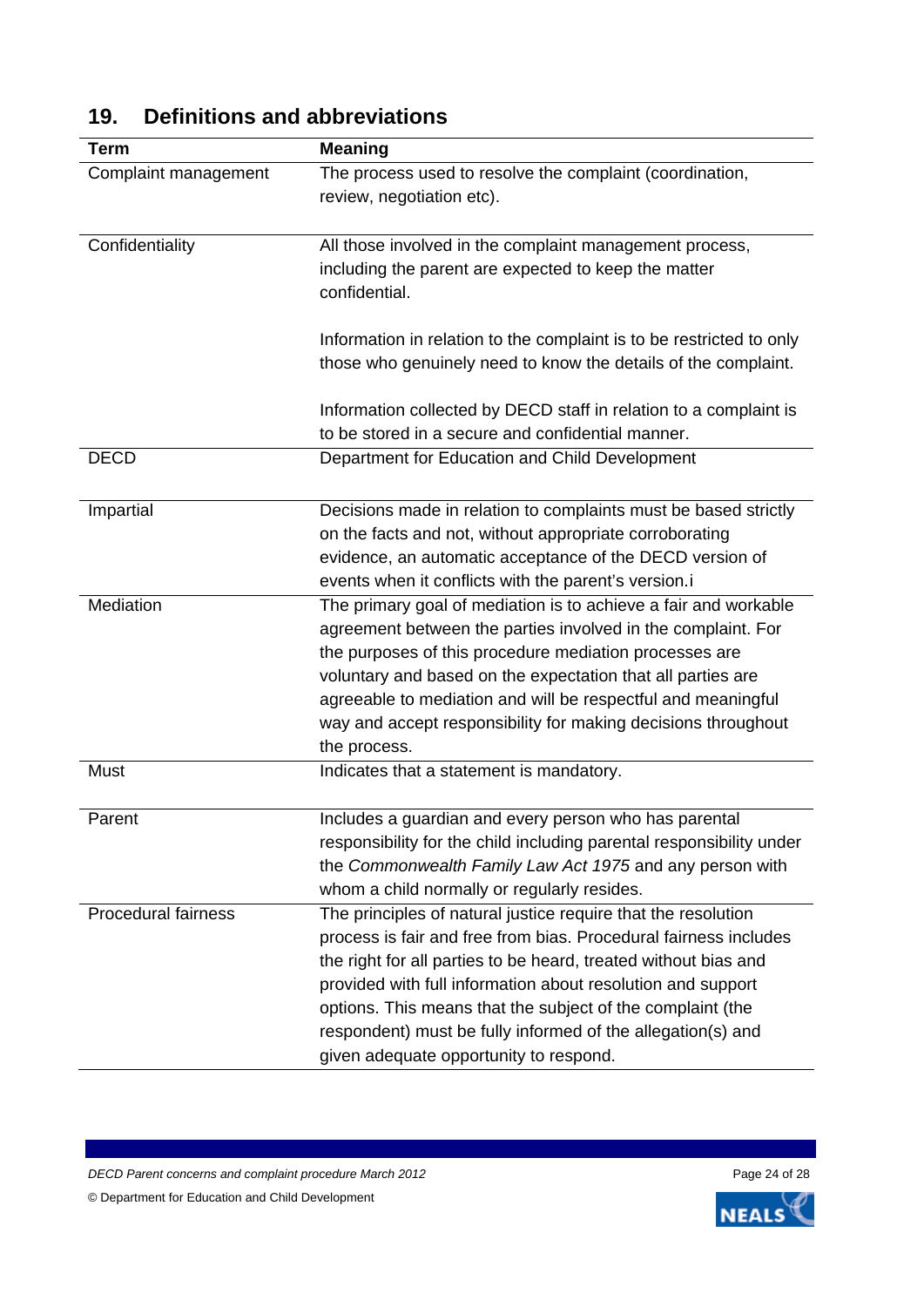| Term   | <b>Meaning</b>                                                              |
|--------|-----------------------------------------------------------------------------|
| School | Refers to preschools, schools, and other educational sites and<br>settings. |
| Should | Indicates a recommendation.                                                 |

## <span id="page-24-0"></span>**20. Associated documents**

Responding to *Concerns and complaints from parents and caregivers; A guide for DECD preschools and schools*, Department for Education and Child Development, Government of South Australia, 2011.

DECD information for staff [www.decd.sa.gov.au/portal/staffinfo.asp](http://www.decd.sa.gov.au/portal/staffinfo.asp)

Your regional support services team [www.decd.sa.gov.au/supportservices/pages/Sites/sites/](http://www.decd.sa.gov.au/supportservices/pages/Sites/sites/)

DECS Child and Student Wellbeing [www.decd.sa.gov.au/speced2/pages/default/](http://www.decd.sa.gov.au/speced2/pages/default/)

School care [www.schoolcare.sa.edu.au](http://www.schoolcare.sa.edu.au/)

Crisis management [www.crisis.sa.edu.au/pages/welcome](http://www.crisis.sa.edu.au/pages/welcome)

Making our sites safer: Guidelines for site leaders [www.crisis.sa.edu.au/pages/welcome](http://www.crisis.sa.edu.au/pages/welcome)

Making our sites safer – fact sheets <http://www.crisis.sa.edu.au/default.asp?navgrp=EM05>

DECS Legislative and Legal Services: 8226 1555 [www.decd.sa.gov.au/services/pages/leglegal/32148/](http://www.decd.sa.gov.au/services/pages/leglegal/32148/)

Leaders and the law: Legal issues in preschools and schools – a guide to understanding: rights, requirements, obligations

<http://www.decd.sa.gov.au/docs/documents/1/>

*DECD Parent concerns and complaint procedure March 2012* Page 25 of 28 © Department for Education and Child Development

**NEAL**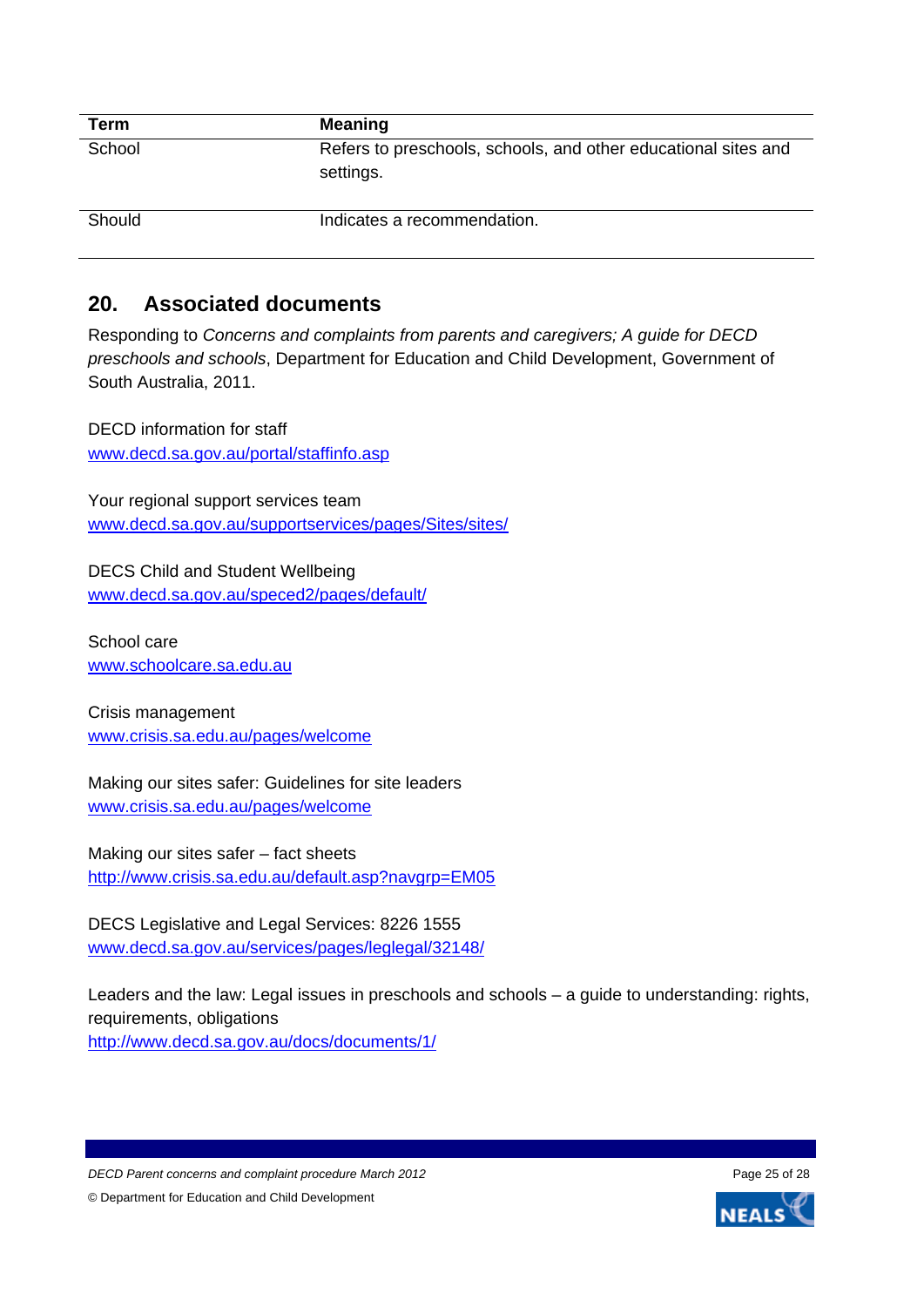On the same basis – Disability Discrimination Act (DDA): Education standards [http://www.DECD.sa.gov.au/speced/pages/specialneeds/OnthesamebasisDDAEducationStand](http://www.decd.sa.gov.au/speced/pages/specialneeds/OnthesamebasisDDAEducationStandards/) [ards/](http://www.decd.sa.gov.au/speced/pages/specialneeds/OnthesamebasisDDAEducationStandards/)

#### Education standards

<http://www.decd.sa.gov.au/speced/pages/specialneeds/>

Bullying and harassment, cyber safety [www.decd.sa.gov.au/speced2/pages/bullying/](http://www.decd.sa.gov.au/speced2/pages/bullying/)

Child protection

[www.decd.sa.gov.au/speced2/pages/childprotection/](http://www.decd.sa.gov.au/speced2/pages/childprotection/)

The Workforce Development Quality Leadership team <http://www.decd.sa.gov.au/ods/pages/Leadership/>

DECD Employee assistance program: Counselling service 1300 360 364

Relevant DECD policies and guidelines: [www.decd.sa.gov.au](http://www.decd.sa.gov.au/)

#### Policies

A-Z Topics eg:

- Attendance
- Compulsory notification of child abuse
- Countering racism policy and guidelines
- Drugs and schools: Intervention matters: policy and procedural framework
- Health support planning
- Information sharing guidelines
- Intervention matters: A policy and procedural framework for the management of suspected drug-related incidents in schools
- Keeping schools safe guidelines for site leaders
- Learner wellbeing framework for birth to year 12
- National safe schools framework
- Occupational health, safety and welfare and injury management
- Procedures for suspension, exclusion and expulsion of students from attendance at school
- Protective practices for staff in their interaction with students
- Responding to abuse and neglect education and care training
- Risk management
- School discipline
- Sexual harassment

*DECD Parent concerns and complaint procedure March 2012* Page 26 of 28 © Department for Education and Child Development

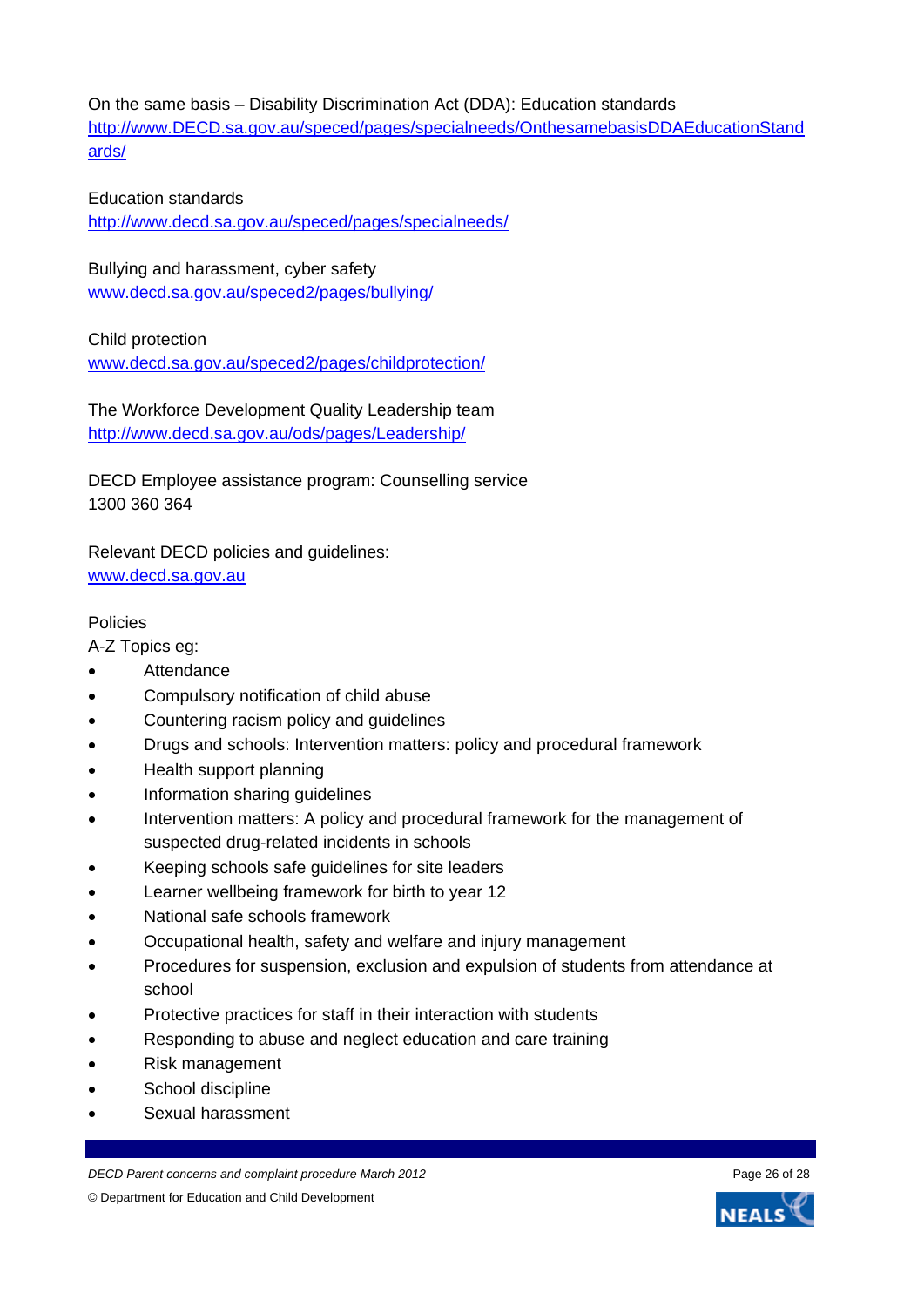- Students with disabilities
- Suicide prevention guidelines.

*Public Sector Act 2009* 

[http://www.legislation.sa.gov.au/LZ/C/A/PUBLIC%20SECTOR%20ACT%202009/CURRENT/20](http://www.legislation.sa.gov.au/LZ/C/A/PUBLIC%20SECTOR%20ACT%202009/CURRENT/2009.37.UN.PDF) [09.37.UN.PDF](http://www.legislation.sa.gov.au/LZ/C/A/PUBLIC%20SECTOR%20ACT%202009/CURRENT/2009.37.UN.PDF)

*Public Sector (Honesty and Accountability) Act 1995* 

[http://www.legislation.sa.gov.au/LZ/C/A/PUBLIC%20SECTOR%20\(HONESTY%20AND%20AC](http://www.legislation.sa.gov.au/LZ/C/A/PUBLIC%20SECTOR%20(HONESTY%20AND%20ACCOUNTABILITY)%20ACT%201995/CURRENT/1995.39.UN.PDF) [COUNTABILITY\)%20ACT%201995/CURRENT/1995.39.UN.PDF](http://www.legislation.sa.gov.au/LZ/C/A/PUBLIC%20SECTOR%20(HONESTY%20AND%20ACCOUNTABILITY)%20ACT%201995/CURRENT/1995.39.UN.PDF)

*Children's Services Act 1985* and subordinate Regulations [http://www.legislation.sa.gov.au/LZ/C/A/CHILDRENS%20SERVICES%20ACT%201985/CURR](http://www.legislation.sa.gov.au/LZ/C/A/CHILDRENS%20SERVICES%20ACT%201985/CURRENT/1985.21.UN.PDF) [ENT/1985.21.UN.PDF](http://www.legislation.sa.gov.au/LZ/C/A/CHILDRENS%20SERVICES%20ACT%201985/CURRENT/1985.21.UN.PDF)

*Education Act 1972,* and subordinate Regulations [http://www.legislation.sa.gov.au/LZ/C/A/EDUCATION%20ACT%201972/CURRENT/1972.154.U](http://www.legislation.sa.gov.au/LZ/C/A/EDUCATION%20ACT%201972/CURRENT/1972.154.UN.PDF) [N.PDF](http://www.legislation.sa.gov.au/LZ/C/A/EDUCATION%20ACT%201972/CURRENT/1972.154.UN.PDF)

*Equal Opportunity Act 1984* 

[http://www.legislation.sa.gov.au/LZ/C/A/EQUAL%20OPPORTUNITY%20ACT%201984/CURRE](http://www.legislation.sa.gov.au/LZ/C/A/EQUAL%20OPPORTUNITY%20ACT%201984/CURRENT/1984.95.UN.PDF) [NT/1984.95.UN.PDF](http://www.legislation.sa.gov.au/LZ/C/A/EQUAL%20OPPORTUNITY%20ACT%201984/CURRENT/1984.95.UN.PDF)

*Racial Discrimination Act (1984)* <http://www.comlaw.gov.au/Series/C2004A00274>

*Racial Vilification Act (1996)* 

[http://www.legislation.sa.gov.au/LZ/C/A/RACIAL%20VILIFICATION%20ACT%201996/CURREN](http://www.legislation.sa.gov.au/LZ/C/A/RACIAL%20VILIFICATION%20ACT%201996/CURRENT/1996.92.UN.PDF) [T/1996.92.UN.PDF](http://www.legislation.sa.gov.au/LZ/C/A/RACIAL%20VILIFICATION%20ACT%201996/CURRENT/1996.92.UN.PDF)

Code of Ethics for the South Australian Public Sector [http://www.espi.sa.gov.au/files/Code\\_2010\\_Print.pdf](http://www.espi.sa.gov.au/files/Code_2010_Print.pdf)